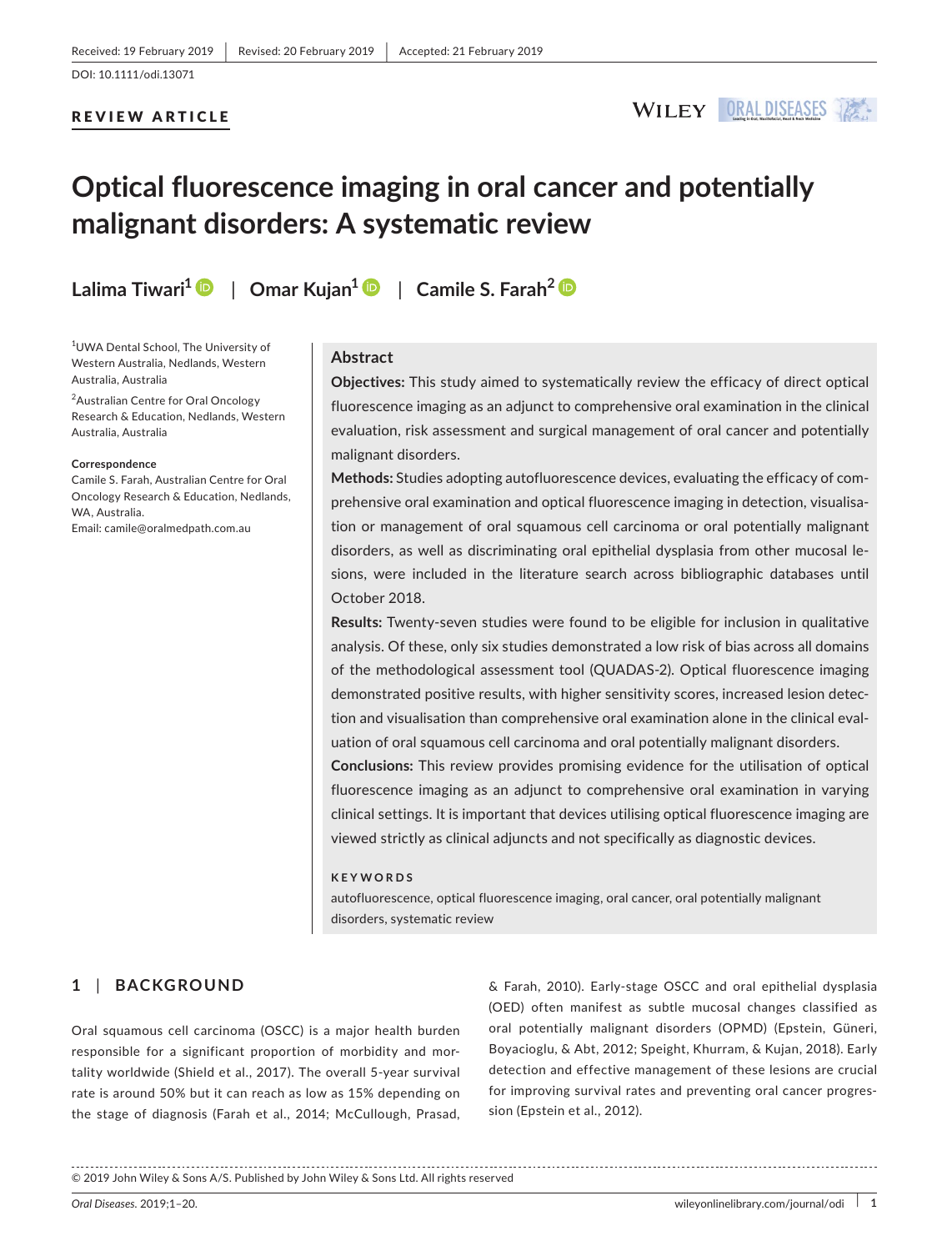# **2 WILEY ORAL DISEASES** *DE*

Current practice for detection of OPMD involves a conventional oral examination (COE) with visual and tactile examination under white light (Epstein et al., 2012; Lingen, Kalmar, Karrison, & Speight, 2008). To confirm clinical findings, patients are usually referred to a specialist centre for surgical biopsy of suspicious lesions for de‐ finitive diagnosis and management (Epstein et al., 2012; Lingen et al., 2008). The decision to biopsy is currently based on the clinical judgement of the practitioner, which is significantly influenced by the findings from COE. Unfortunately, COE has been shown to be a poor predictor of OSCC and OED, with a sensitivity and specificity of 93% and 31%, respectively, consequently introducing limitations to the diagnostic process (Epstein et al., 2012; Lingen et al., 2008; Macey et al., 2015).

As a result, many diagnostic adjuncts have been developed; however, these have been utilised and assessed in a manner to replace, rather than complement, COE (Bhatia, Lalla, Vu, & Farah, 2013). Optical fluorescence imaging (OFI) has been extensively scrutinised as a diagnostic adjunct, with many studies outlining poor diagnostic yield for OSCC and OED, or demonstrating in‐ conclusive results due to poor study design and heterogeneity (Lingen, Tampi et al., 2017; Luo et al., 2016; Macey et al., 2015). Furthermore, there has been much debate with regard to how OFI is utilised in clinical settings. Based on previous systematic reviews, the American Dental Association have recently recommended against the use of autofluorescence imaging for the assessment of clinically evident lesions (Lingen, Abt et al., 2017). While this com‐ ment may hold true if based purely on diagnostic capability of the device, adjunctive OFI has demonstrated use in other aspects of clinical practice providing the practitioner more clinical informa‐ tion, in the form of lesion detection, lesion assessment and lesion management, than information gathered by COE alone (Bhatia et al., 2013). At present, there is no published systematic review assessing OFI in this capacity. This review therefore aimed to provide contemporary evidence on the efficacy of direct OFI as an adjunc‐ tive tool to COE in the clinical evaluation, risk assessment and man‐ agement of OPMD and OSCC.

## **2** | **METHODS**

### **2.1** | **Data sources and search strategy**

This systematic review was performed according to the Preferred Reporting Items for Systematic Reviews and Meta‐Analysis (PRISMA; Liberati et al., 2009). Electronic databases Medline, Web of Science, Embase and Scopus were searched until October 2018 using a com‐ bination of "MESH terms" outlined in Supporting Information Table S1. In addition, references were hand‐checked from bibliographies in relevant articles and included in this review.

## **2.2** | **Selection process based on PICO model**

The inclusion criteria used in the selection of literature for this re‐ view were as follows:

- Randomised, non-randomised control trials, prospective or retrospective cohort and cross-sectional studies in English
- Adopting autofluorescence tools in a general dental or specialist practitioner setting
- Investigating and evaluating the efficacy of both COE and OFI in
	- detection of OPMD and/or OSCC
	- visualisation of OPMD and/or OSCC
	- discrimination of benign oral lesions from OPMD and/or OSCC
	- detection of OED in OPMDs
	- surgical management of OPMD and/or OSCC
	- long‐term surveillance of OPMDs
- Studies had to report efficacy values or had enough data reported that these could be calculated.

#### Exclusion criteria:

Studies utilising indirect autofluorescence examinations or algorithms as diagnostic tools were excluded as this form of examination did not meet our objective.

## **2.3** | **Types of participants**

Participants who underwent examination with both conventional oral examination and optical autofluorescence imaging either in a general dental practitioner setting or in a specialist centre setting.

## **2.4** | **Types of interventions and comparator**

Studies for inclusion had to have a COE comparison to tissue au‐ tofluorescence. Studies discriminating benign oral lesions from OPMD and/or OSCC, detecting OED and OSCC, or discussing sur‐ gical management of OPMD and/or OSCC with the aid of OFI had to have histopathological confirmation. Studies evaluating auto‐ fluorescence imaging in a general dental setting or for long‐term surveillance of lesions did not require histopathological confirma‐ tion as the oral medicine specialist was considered the gold stand‐ ard in these scenarios.

## **2.5** | **Types of outcome measures**

## **2.5.1** | **Primary outcomes**

Primary outcome measures for this review focused on evaluating the efficacy of OFI in clinical evaluation, risk assessment or man‐ agement of OPMD and/or OSCC. These categories were further divided into specific outcome measures (Supporting Information Table S2).

### **2.5.2** | **Secondary outcomes**

Secondary outcomes with regard to the efficacy of OFI as an adjunct to COE in general dental practice and its value in long-term surveillance of OPMDs were also assessed.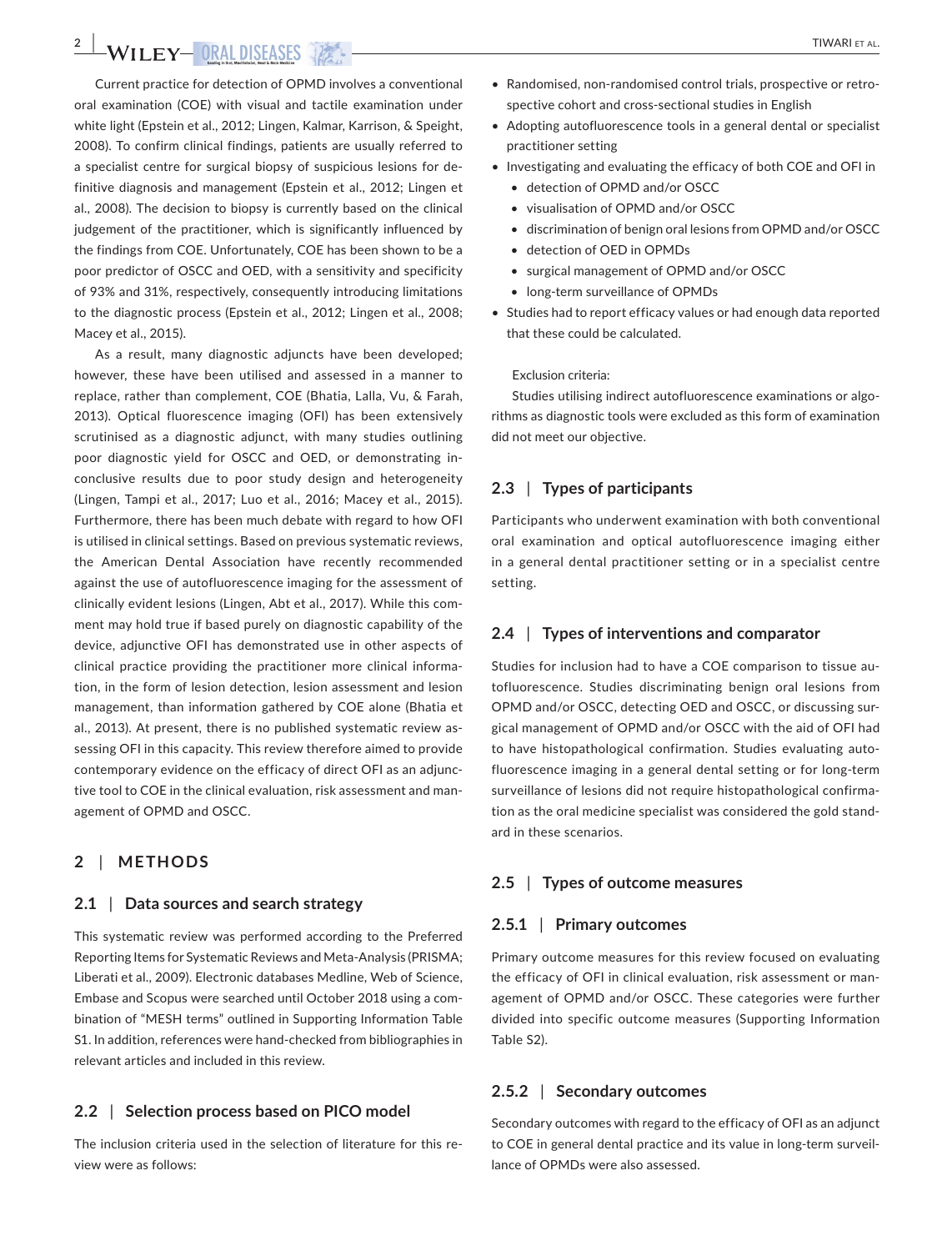

## **3** | **RESULTS**

## **3.1** | **Study selection**

A total of 166 studies were screened by title and abstract, with 78 full-text articles assessed for eligibility and only 27 studies meeting the inclusion criteria (Figure 1). For each study, data were extracted using a standardised data collection form and studies were qualita‐ tively assessed using the QUADAS‐2 tool (Supporting Information Table S3). Two reviewers (LT and OK) independently evaluated the articles included in the study. Data were extracted and summarised in Tables 1 and 2 based on primary and secondary outcome measures, respectively. Of the 27 included studies, six demonstrated a low risk of bias across all QUADAS‐2 domains (Bhatia, Matias, & Farah, 2014; Farah, McIntosh, Georgiou, & McCullough, 2012; Lalla, Matias, & Farah, 2015,2016; Paderni et al., 2011; Rana, Zapf, Kuehle, Gellrich, & Eckardt, 2012).

## **3.2** | **Efficacy of autofluorescence in clinical evaluation of OPMD and OSCC**

Fifteen studies reported efficacy on detection of OPMD and/or OSCC, with significant heterogeneity and risk of bias noted across the methodologies used (Awan, Morgan, & Warnakulasuriya, 2011; Betz et al., 2002; Bhatia et al., 2014; Cânjău, Todea, Sinescu, Pricop, & Duma, 2018; Chiang et al., 2018; Farah et al., 2012; Koch, Kaemmerer, Biesterfeld, Kunkel, & Wagner, 2011; Lalla, Matias, & Farah, 2016; Marzouki et al., 2012; Moro et al., 2010; Onizawa, Saginoya, Furuya, & Yoshida, 1996; Petruzzi et al., 2014; Sawan & Mashlah, 2015; Scheer et al., 2016; Sweeny et al., 2011). Only three of 15 studies demonstrated low risk of bias across all QUADAS‐2 domains (Bhatia et al., 2014; Farah et al., 2012; Lalla et al., 2016). Two studies assessed the efficacy of VELscope as an adjunct to COE (Bhatia et al., 2014; Farah et al., 2012). Farah et al. (2012) utilised VELscope in the specialist dental setting, evaluating red and white lesions, using histopathology as a gold standard, while Bhatia et al. (2014) utilised VELscope in a general dental clinic with a referral to an oral medicine specialist as the gold standard. Both studies demonstrated higher sensitivity values (Bhatia et al., 2014; Farah et al., 2012). Farah et al. reported a combined sensitivity score of 46% compared to 25% with COE alone (Farah et al., 2012), while Bhatia et al. (2014) reported a combined sensitivity score of 73.9% compared to 44% with COE alone in the detection of OPMD and/or OSCC. A reduction in specificity values was noted in both studies when VELscope was utilised as an adjunct to COE compared to the use of COE alone, with Farah et al. (2012) report‐ ing a combined specificity of 68% compared to 82% and Bhatia et al. (2014) reporting a combined specificity of 97.1% compared to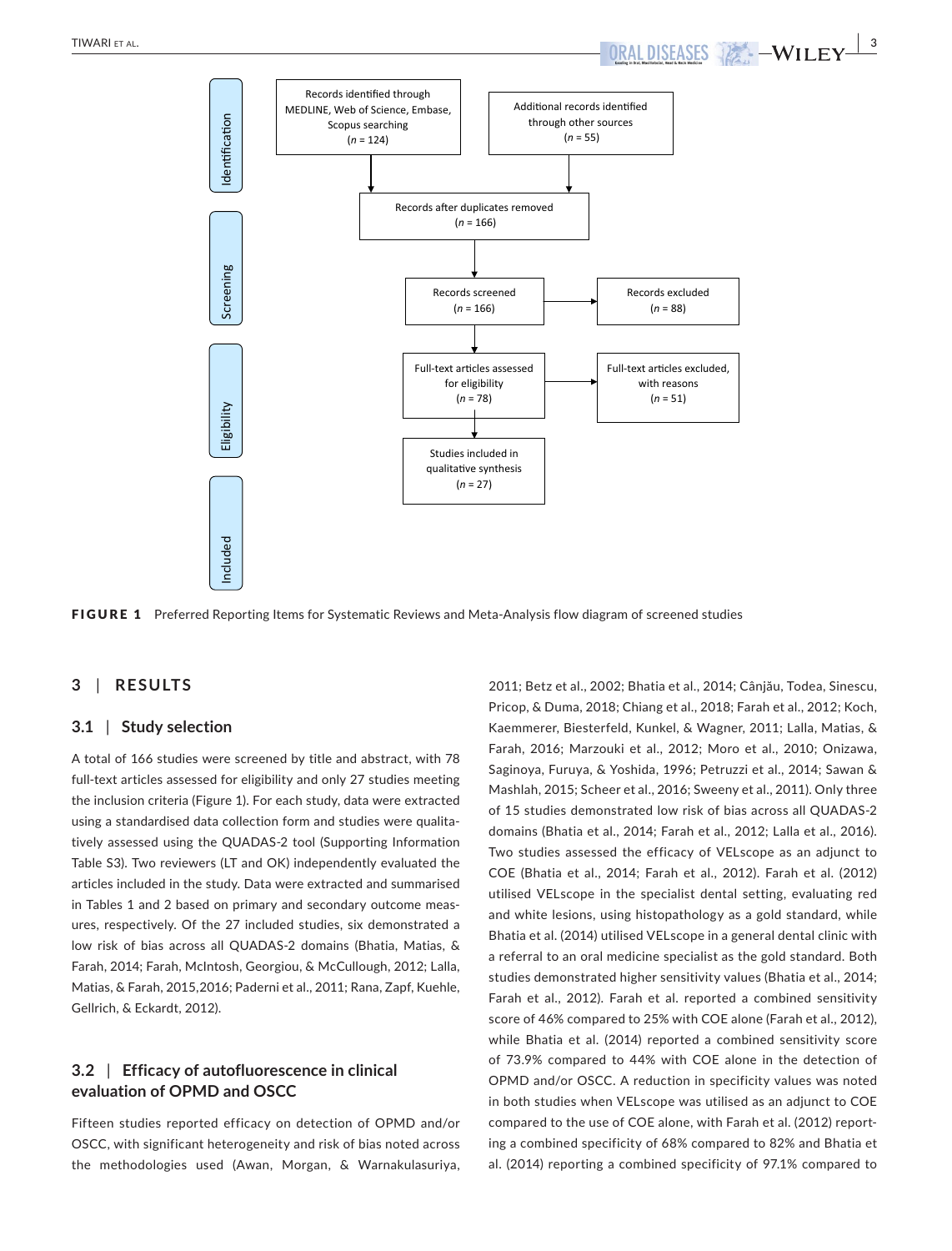TABLE 1 Efficacy of autofluorescence imaging in detection of OPMD and/or OSCC, as an adjunctive tool to COE and discriminating the presence of dysplasia or neoplasia from other mucosal lesions

|                |                                      | <b>General or</b>                    |             |                                                                                                                                    |                              |                                        |
|----------------|--------------------------------------|--------------------------------------|-------------|------------------------------------------------------------------------------------------------------------------------------------|------------------------------|----------------------------------------|
| No             | Author,<br>publication year          | specialist setting                   | Sample size | Population type assessed                                                                                                           | Was COE done<br>prior to AF? | Was WL used                            |
|                | OFI in detection of OPMD and/or OSCC |                                      |             |                                                                                                                                    |                              |                                        |
| 1              | Scheer et al.<br>(2016)              | Specialist oral<br>surgery           | 41          | Post-treatment OC patients with<br>undiagnosed mucosal lesions                                                                     | Yes                          | Not specified                          |
| 2              | Bhatia et al.<br>(2014)              | General dental<br>practice           | 222         | Patients presenting to a general dental Yes<br>clinic for general check-up                                                         |                              | No. Incandescent<br>operatory light    |
| 3              | Betz et al. (2002)                   | Specialist<br>otolaryngology         | 214         | Patients with proven malignancy or<br>clinically suspicious lesions of the oral<br>cavity or oropharynx                            | Yes                          | Yes                                    |
| $\overline{4}$ | Koch et al. (2011)                   | Specialist oral<br>surgery           | 78          | Patients with clinically diagnosed SCC Yes<br>or suspicious mucosal lesions                                                        |                              | Yes. Diagnosis based<br>on photographs |
| 5              | Farah et al.<br>(2012)               | Specialist oral<br>medicine          | 118         | Patients with an oral mucosal lesion<br>(white, mixed white-red)                                                                   | Yes                          | No. Incandescent<br>operatory light    |
| 6              | Sawan and<br>Mashlah (2015)          | Specialist centre                    | 71          | No inclusion or exclusion criteria                                                                                                 | Unclear                      | Unclear                                |
| $\overline{7}$ | Petruzzi et al.<br>(2014)            | Specialist oral<br>medicine          | 56          | Patients presenting with oral lesions<br>suspicious for SCC, with history of<br>oral lesions or at high risk for an oral<br>lesion | Yes                          | No. Incandescent<br>operatory light    |
|                | Onizawa et al.<br>(1996)             | Specialist oral<br>surgery           | 32          | Patients with oral mucosal lesions                                                                                                 | Yes                          | Unclear                                |
| 9              | Marzouki et al.<br>(2012)            | Specialist head and<br>neck oncology | 33          | Patients with smoking and alcohol<br>history, suspicious lesions, or history<br>of treated oral cancer                             | Yes                          | Unclear                                |
| 10             | Moro et al.<br>(2010)                | Specialist oral<br>medicine          | 32          | Patients with a history of oral cancer,<br>presence of OPMD or suspicious<br>lesion                                                | Yes                          | Unclear                                |
| 11             | Sweeny et al.<br>(2011)              | Specialist oral<br>medicine          | 17          | Patients with history of treated head<br>and neck cancer                                                                           | Yes                          | Yes                                    |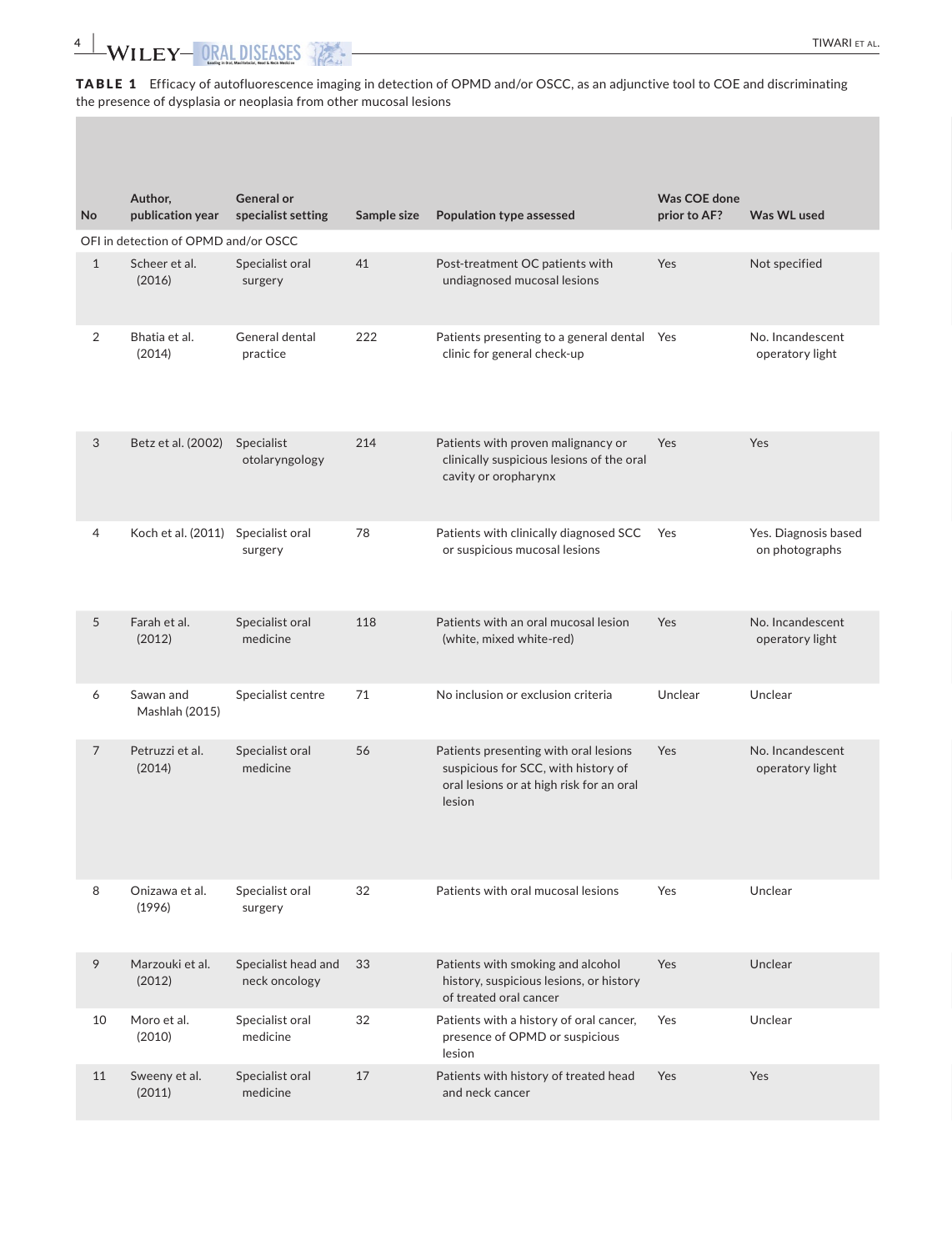| AF device and technique                                                                                                                              | Use of<br>diascopy | Was there<br>histopatho-<br>logical<br>confirmation<br>of dysplasia<br>or carcinoma measure | <b>Positive outcome</b>                                                                                           | Sensitivity (%)                                                                                                                                                    | Specificity (%)                                                                                                                                                       |
|------------------------------------------------------------------------------------------------------------------------------------------------------|--------------------|---------------------------------------------------------------------------------------------|-------------------------------------------------------------------------------------------------------------------|--------------------------------------------------------------------------------------------------------------------------------------------------------------------|-----------------------------------------------------------------------------------------------------------------------------------------------------------------------|
| VELscope.<br>Fluorescence characteristics<br>based on photographs. LAF<br>indicates dysplasia or carcinoma                                           | <b>No</b>          | Yes                                                                                         | Histopathological<br>confirmation of<br>carcinoma                                                                 | AF alone: 33.3                                                                                                                                                     | AF alone: 88.6                                                                                                                                                        |
| VELscope.<br>LAF or negative diascopy<br>considered positive for<br>dysplasia/SCC.<br>2 week review protocol used for<br>positive diascopy           | Yes                | Yes                                                                                         | 1. A referral decision to<br>oral medicine specialist<br>2. Histopathological<br>diagnosis of biopsied<br>lesions | COE alone: 44<br>AF alone: 64<br>Combined: 73.9                                                                                                                    | COE alone: 99<br>AF alone: 54.3<br>Combined: 97.9                                                                                                                     |
| Modified short xenon lamp for in Unclear<br>vivo tissue excitation.<br>Subjective darker shade of green<br>was considered positive for<br>malignancy |                    | Yes                                                                                         | Histopathological<br>confirmation of<br>carcinoma only                                                            | COE: 99.2<br>AF alone: 87.8<br>Combined: 100                                                                                                                       | COE: 42.9<br>AF alone: 56.4<br>Combined:51.3                                                                                                                          |
| VELscope.<br>AF determined from photo-<br>graphs. Low, absent or red AF<br>signal considered positive for<br>dysplasia/SCC                           | Unclear            | Yes                                                                                         | Histopathological<br>confirmation of<br>carcinoma only                                                            | COE: 96.6<br>AF alone:<br>LAF parameter only: 93<br>Red AF only: 20                                                                                                | COE: 95.8<br>AF alone:<br>LAF parameter only: 15<br>Red AF only: 98                                                                                                   |
| VELscope.<br>LAF and negative diascopy was<br>considered indicative for<br>dysplasia/SCC                                                             | Yes                | Yes                                                                                         | Histopathological<br>diagnosis for dysplasia<br>on histopathology                                                 | <b>COE: 25</b><br>AF alone: 30<br>Combined: 46                                                                                                                     | <b>COE: 82</b><br>AF alone: 63 Combined:<br>68                                                                                                                        |
| VELscope.<br>AF parameters not defined                                                                                                               | No                 | Yes                                                                                         | Histopathological<br>diagnosis of carcinoma<br>only                                                               | AF alone: 100                                                                                                                                                      | AF alone: 74.14                                                                                                                                                       |
| VELscope.<br>LAF was considered positive for<br>dysplasia or malignancy                                                                              | No                 | Yes                                                                                         | Histopathological<br>diagnosis of dysplasia<br>or carcinoma.                                                      | AF alone: detection of<br>dysplasia + malignancy:<br>70<br>AF alone: detection of<br>moderate/severe OED/<br>SCC (mild dysplasia<br>considered negative):<br>76.47 | AF alone: detection of<br>dysplasia + malignancy:<br>57.69<br>AF alone: detection of<br>moderate/severe OED/<br>SCC (mild dysplasia<br>considered negative):<br>51.28 |
| Autofluorescence photography.<br>Orange fluorescence was<br>considered positive for<br>malignancy                                                    | No                 | Yes                                                                                         | Histopathological<br>confirmation of<br>carcinoma only                                                            | AF alone: 88                                                                                                                                                       | AF alone: 94                                                                                                                                                          |
| VELscope.<br>LAF was deemed positive for<br>dysplasia or carcinoma                                                                                   | No                 | Yes                                                                                         | Histopathological<br>confirmation of<br>dysplasia or carcinoma                                                    | COE: 61.5<br>AF alone: 92                                                                                                                                          | COE: 87.5<br>AF alone: 77                                                                                                                                             |
| Prototype.<br>LED lamp emitting 450 nm. No<br>defined parameters                                                                                     | No                 | Yes                                                                                         | Histopathological<br>confirmation of<br>dysplasia or carcinoma                                                    | AF alone: 100                                                                                                                                                      | AF alone: 93                                                                                                                                                          |
| Identafi 3,000 ultra. AF param-<br>eters not defined                                                                                                 | <b>No</b>          | Yes                                                                                         | Histopathological<br>confirmation of<br>dysplasia or carcinoma                                                    | WL: 50<br>AF: 50<br>Tissue reflectance: 0                                                                                                                          | WL: 98<br>AF: 81<br>tissue reflectance: 86                                                                                                                            |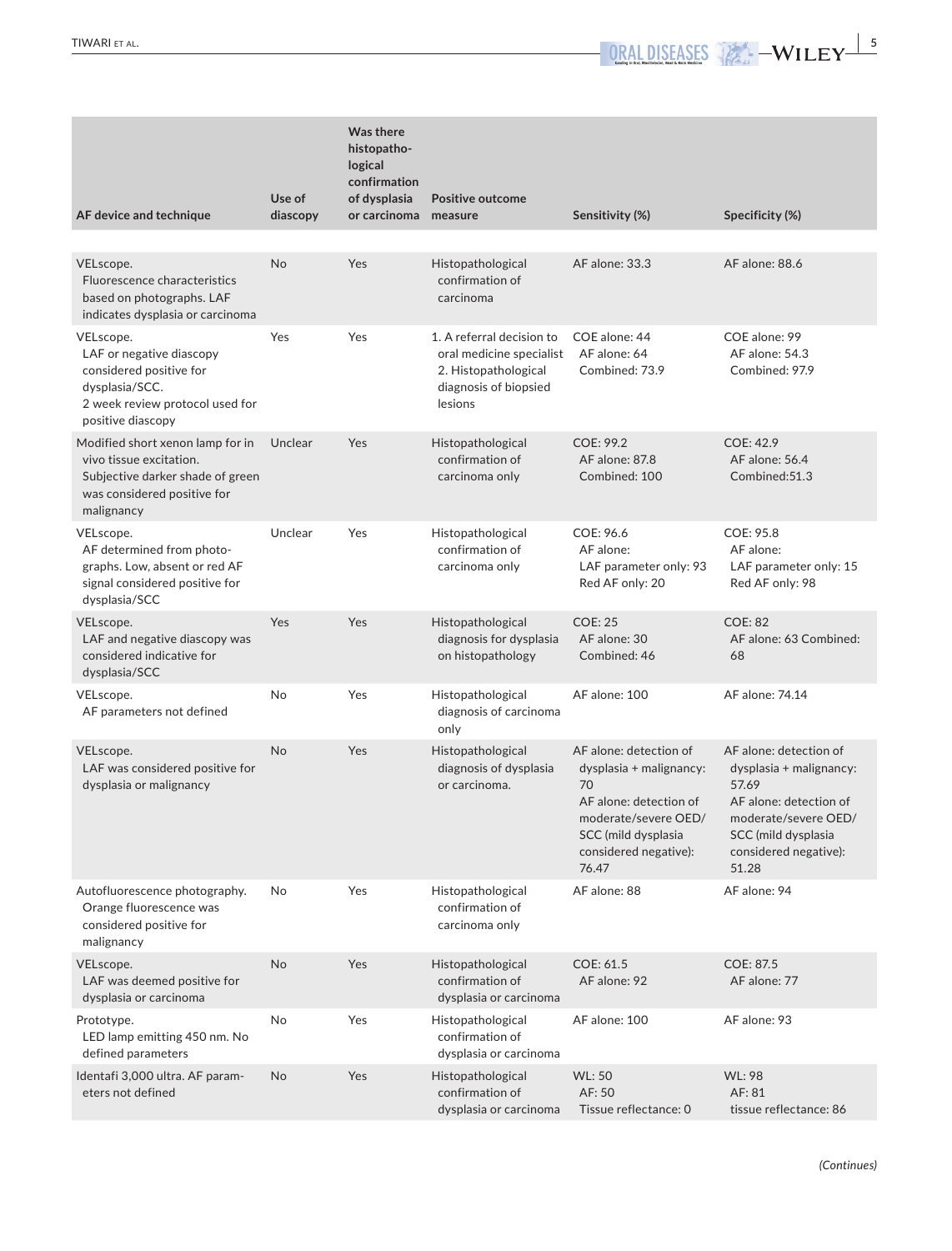# **6 |**  TIWARI et al.

# TABLE 1 (Continued)

| <b>No</b>      | Author,<br>publication year   | <b>General or</b><br>specialist setting | Sample size                                                  | Population type assessed                                                                                                     | Was COE done<br>prior to AF? | Was WL used                         |
|----------------|-------------------------------|-----------------------------------------|--------------------------------------------------------------|------------------------------------------------------------------------------------------------------------------------------|------------------------------|-------------------------------------|
| 12             | Lalla et al. (2016)           | Specialist oral<br>medicine             | 233                                                          | Patients presenting with white, red,<br>mixed red-white lesions                                                              | Yes                          | Yes                                 |
| 13             | Awan et al.<br>(2011)         | Specialist oral<br>medicine             | 126                                                          | Patients presenting with white, red and Yes<br>mixed white/red patches                                                       |                              | No, incandescent<br>operatory light |
| 14             | Cânjău et al.<br>(2018)       | Specialist oral<br>surgery              | 18                                                           | No inclusion or exclusion criteria                                                                                           | Yes                          | Unclear, overhead<br>light used     |
| 15             | Chiang et al.<br>(2018)       | Specialist oral<br>surgery              | 126                                                          | Patients with mucosal disorders and<br>history of alcohol, tobacco and betel<br>quid                                         | <b>Yes</b>                   | Unclear                             |
|                | OFI as adjunctive tool to COE |                                         |                                                              |                                                                                                                              |                              |                                     |
| $\mathbf{1}$   | Bhatia et al.<br>(2014)       | General dental<br>practice              | 222                                                          | Patients presenting to a general dental Yes<br>clinic for general check-up                                                   |                              | No. Incandescent<br>operatory light |
| $\overline{2}$ | Jayaprakash et al.<br>(2009)  | Specialist oral<br>medicine             | 249                                                          | (a) clinically suspicious oral lesions<br>(b) a history of treated OSCC<br>(c) recently diagnosed untreated<br>OPMD or OSCCs | Yes                          | Yes                                 |
| 3              | Betz et al. (2002)            | Specialist<br>otolaryngology            | 214                                                          | Patients with proven malignancy or<br>clinically suspicious lesions of the oral<br>cavity or oropharynx                      | Yes                          | Yes                                 |
| 4              | Rana et al. (2012)            | Specialist oral<br>surgery              | COE group:<br>$N = 166$<br>$COE + AF$<br>group:<br>$N = 123$ | Patients with oral premalignant lesions Yes<br>randomly allocated into two groups                                            |                              | No. Overhead<br>incandescent light  |
| 5              | Hanken et al.<br>(2013)       | Specialist oral<br>medicine             | 120                                                          | Patients with suspicious oral premalig- Yes<br>nant lesions                                                                  |                              | Yes                                 |
| 6              | Farah et al.<br>(2012)        | Specialist oral<br>medicine             | 118                                                          | Patients with an oral mucosal lesion<br>(white, mixed white-red)                                                             | Yes                          | No. Incandescent<br>operatory light |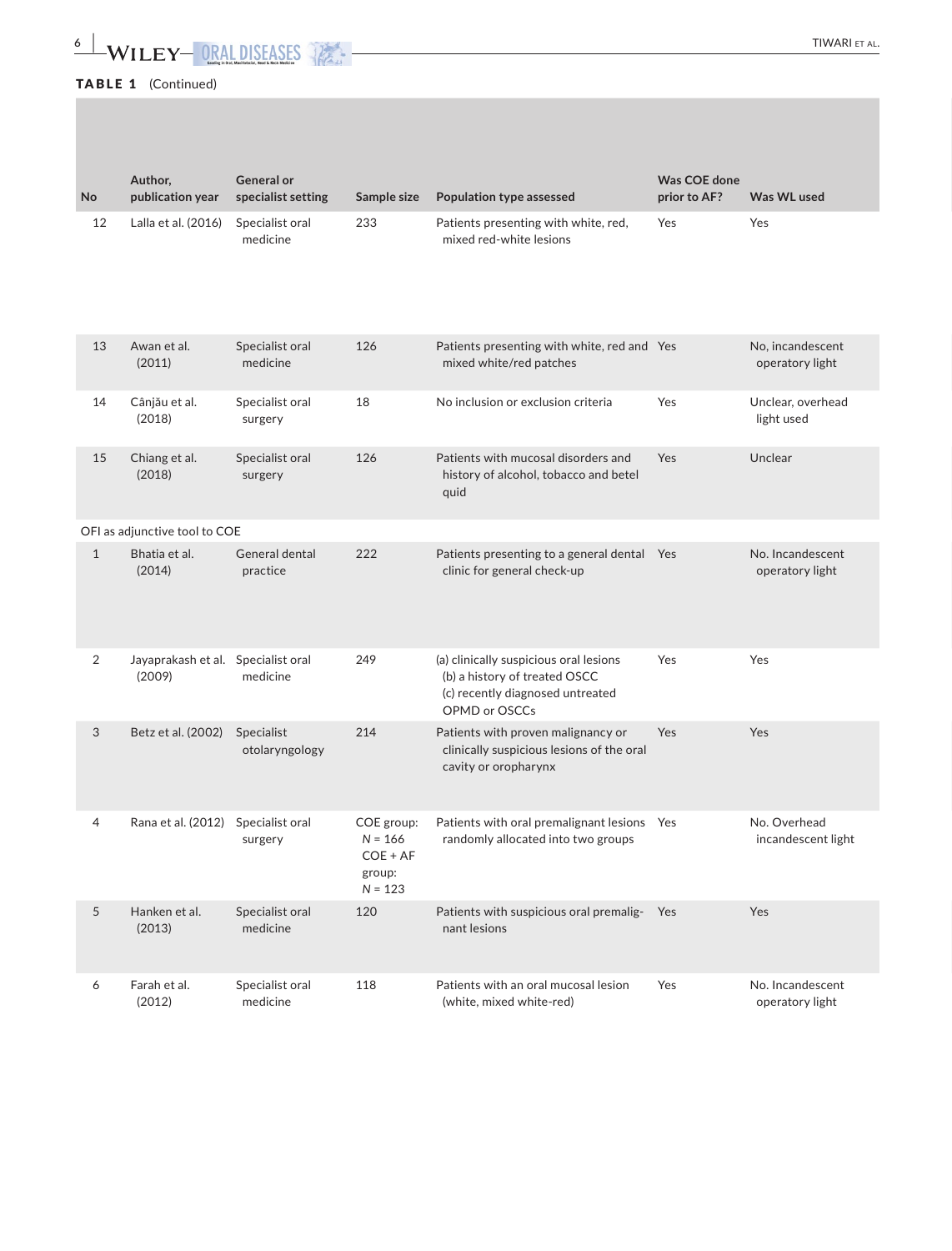| AF device and technique                                                                                                                    | Use of<br>diascopy | Was there<br>histopatho-<br>logical<br>confirmation<br>of dysplasia<br>or carcinoma measure | <b>Positive outcome</b>                                                                                                        | Sensitivity (%)                                                                                                                                   | Specificity (%)                                                                                                                                    |
|--------------------------------------------------------------------------------------------------------------------------------------------|--------------------|---------------------------------------------------------------------------------------------|--------------------------------------------------------------------------------------------------------------------------------|---------------------------------------------------------------------------------------------------------------------------------------------------|----------------------------------------------------------------------------------------------------------------------------------------------------|
| Identafi.<br>LAF & negative diascopy<br>positive for dysplasia or SCC                                                                      | Yes                | Yes                                                                                         | 1. COE for confirmation<br>of presence of OPMD<br>2. Histopathological<br>confirmation of<br>dysplasia                         | Clinical:<br>WL: 100<br>Violet light: 27.5<br>Green-Amber light: 40<br>Histopathology: WL:<br>47.35 Violet light: 12.5<br>Green-Amber light: 37.3 | Clinical:<br>WL: 100%<br>Violet light: 27.5%<br>Green-Amber light: 40<br>Histopathology: WL: 87.5<br>Violet light: 85.4<br>Green-Amber light: 62.5 |
| Velscope.<br>LAF considered positive for<br>diseased tissue                                                                                | No                 | Yes                                                                                         | COE used as gold<br>standard to diagnose<br>OPMD                                                                               | AF alone: 87.1                                                                                                                                    | AF alone: 21.4                                                                                                                                     |
| VELscope.<br>LAF considered positive for<br>malignancy                                                                                     | Unclear            | Yes                                                                                         | Histopathological<br>confirmation of<br>carcinoma only                                                                         | AF alone: 94.44                                                                                                                                   | AF alone: 100                                                                                                                                      |
| Autofluorescence digital<br>photography.<br>Unclear parameters                                                                             | No                 | Yes                                                                                         | Histopathological<br>confirmation of<br>dysplasia or<br>malignancy                                                             | AF alone: 77.94                                                                                                                                   | AF alone: 35.42                                                                                                                                    |
| VELscope.<br>LAF or negative diascopy<br>considered positive for<br>dysplasia/SCC.<br>2 week review protocol used for<br>positive diascopy | Yes                | Yes                                                                                         | 1. A referral decision to<br>oral medicine specialist AF alone: 64<br>2. Histopathological<br>diagnosis of biopsied<br>lesions | COE alone: 44<br>Combined: 73.9                                                                                                                   | COE alone: 99<br>AF alone: 54.3<br>Combined: 97.9                                                                                                  |
| Fluorescence imaging and point<br>spectroscopy.<br>LAF considered positive for<br>dysplasia or carcinoma                                   | Unclear            | Yes                                                                                         | Histopathological<br>confirmation of<br>dysplasia or carcinoma                                                                 | All grades of OPMD and<br>OSCC: WLE:52<br>AF alone:72<br>Combined:83                                                                              | All grades of OPMD and<br>OSCC: WLE:70<br>AF alone:50<br>Combined: 38                                                                              |
| Modified short xenon lamp for in<br>vivo tissue excitation.<br>Subjective darker shade of green<br>considered positive for<br>malignancy   | Unclear            | Yes                                                                                         | Histopathological<br>confirmation of<br>carcinoma only                                                                         | COE: 99.2<br>AF alone: 87.8<br>Combined: 100                                                                                                      | COE: 42.9<br>AF alone: 56.4<br>Combined:51.3                                                                                                       |
| VELscope.<br>LAF indicated dysplasia/<br>malignancy. Negative diascopy<br>also considered positive for<br>dysplasia/malignancy             | Yes                | Yes                                                                                         | Histopathological<br>confirmation of<br>dysplasia or carcinoma                                                                 | COE: 17 Combined: 100 COE: 97 Combined:74                                                                                                         |                                                                                                                                                    |
| VELscope<br>LAF indicates underlying<br>dysplasia/malignancy                                                                               | Unclear            | Yes                                                                                         | Histopathological<br>confirmation of<br>dysplasia or<br>malignancy                                                             | COE: 5.9 Combined: 97.9                                                                                                                           | COE: 33.3<br>Combined: 41.7                                                                                                                        |
| VELscope.<br>LAF and negative diascopy was<br>considered indicative for<br>dysplasia/malignancy                                            | Yes                | Yes                                                                                         | Histopathological<br>diagnosis for dysplasia<br>on histopathology                                                              | <b>COE: 25</b><br>AF alone: 30<br>Combined: 46                                                                                                    | <b>COE: 82</b><br>AF alone: 63 Combined:<br>68                                                                                                     |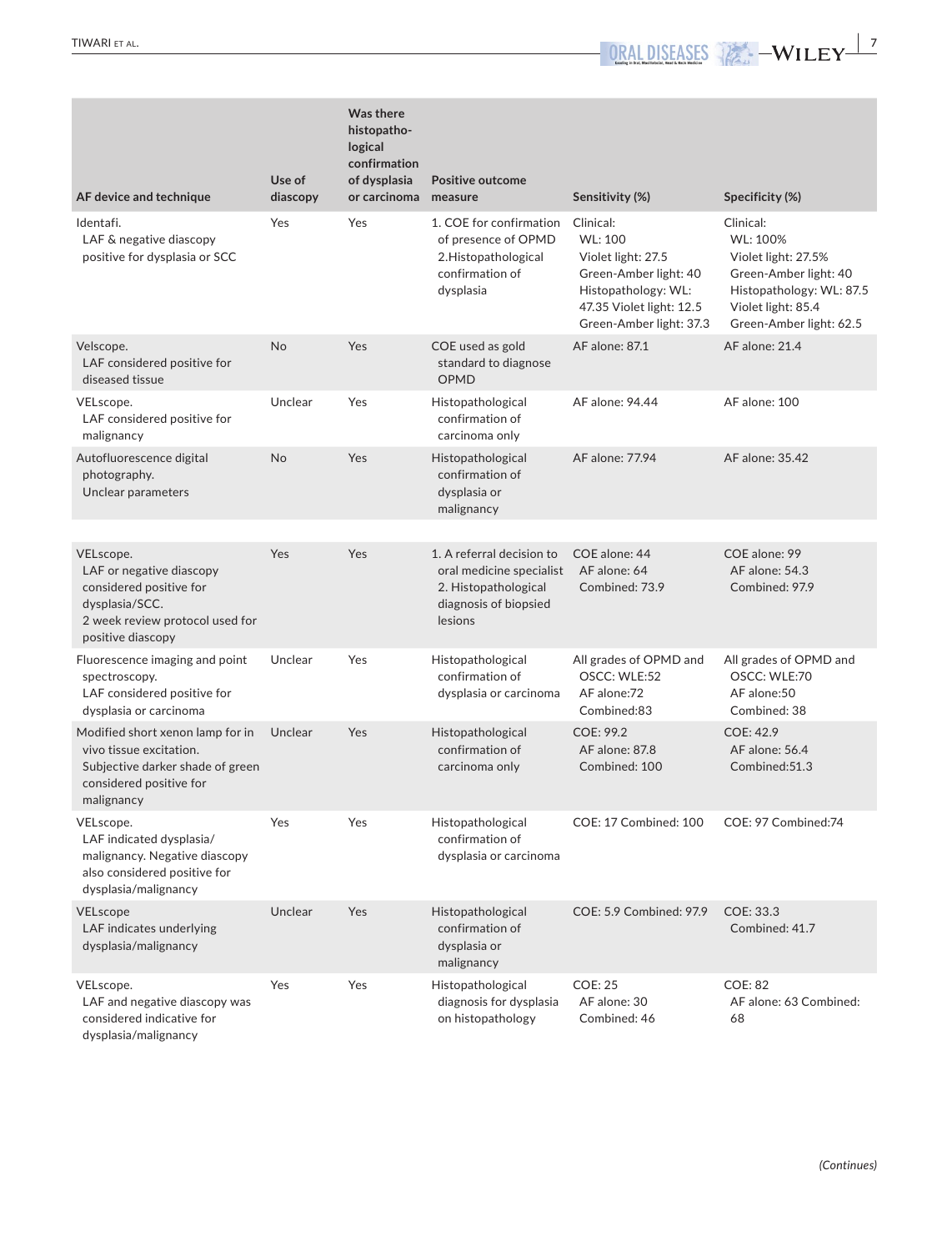# **8** WILEY-ORALDISEASES **AND ACCEPT OF ALL CONSTRALS**

# TABLE 1 (Continued)

|                | Author,                                      | <b>General or</b>                                                                |                                                              |                                                                                                                              | Was COE done |                                                           |
|----------------|----------------------------------------------|----------------------------------------------------------------------------------|--------------------------------------------------------------|------------------------------------------------------------------------------------------------------------------------------|--------------|-----------------------------------------------------------|
| No             | publication year                             | specialist setting                                                               | Sample size                                                  | Population type assessed                                                                                                     | prior to AF? | Was WL used                                               |
| $\overline{7}$ | Amirchaghmaghi<br>et al. (2018)              | Specialist oral<br>medicine                                                      | 54                                                           | Patients presenting with soft tissue<br>lesions needing incisional or<br>excisional biopsies                                 | Yes          | No, Incandescent<br>operatory light                       |
|                |                                              | Discriminating the presence of dysplasia or neoplasia from other mucosal lesions |                                                              |                                                                                                                              |              |                                                           |
| $\mathbf{1}$   | Mehrotra et al.<br>(2010)                    | Specialist oral<br>medicine                                                      | 100                                                          | Patients with the presence of clinically Yes<br>innocuous lesions                                                            |              | No. Overhead<br>dental light                              |
| 2              | Awan et al.<br>(2015)                        | Specialist oral<br>medicine                                                      | 116                                                          | Consecutive sample of patients with<br>white, red and mixed white and red<br>patches                                         | Yes          | Unclear                                                   |
| 3              | Jayaprakash et al. Specialist oral<br>(2009) | medicine                                                                         | 249                                                          | (a) clinically suspicious oral lesions<br>(b) a history of treated OSCC<br>(c) recently diagnosed untreated<br>OPMD or OSCCs | Yes          | Yes                                                       |
| 4              | Scheer et al.,<br>2011)                      | Specialist oral and<br>maxillofacial<br>surgery                                  | 64                                                           | Patients referred to rule out invasive<br><b>SCC</b>                                                                         | Yes          | Not specified. Possible<br>use of photos for<br>diagnosis |
| 5              | Betz et al. (2002)                           | Specialist<br>otolaryngology                                                     | 214                                                          | Proven malignancy or clinically<br>suspicious lesions of the oral cavity or<br>oropharynx                                    | Yes          | Yes                                                       |
| 6              | Rana et al. (2012)                           | Specialist oral<br>surgery                                                       | COE group:<br>$N = 166$<br>$COE + AF$<br>group:<br>$N = 123$ | Only patients with oral premalignant<br>lesions randomly allocated into two<br>groups                                        | Yes          | No. Overhead<br>incandescent light                        |
| $\overline{7}$ | Hanken et al.<br>(2013)                      | Specialist oral<br>medicine                                                      | 120                                                          | Patients with suspicious oral premalig- Yes<br>nant lesions                                                                  |              | Yes                                                       |
| 8              | Koch et al. (2011) Specialist oral           | surgery                                                                          | 78                                                           | Patients with clinically diagnosed SCC<br>or suspicious mucosal lesions                                                      | Yes          | Yes. Diagnosis based<br>on photographs                    |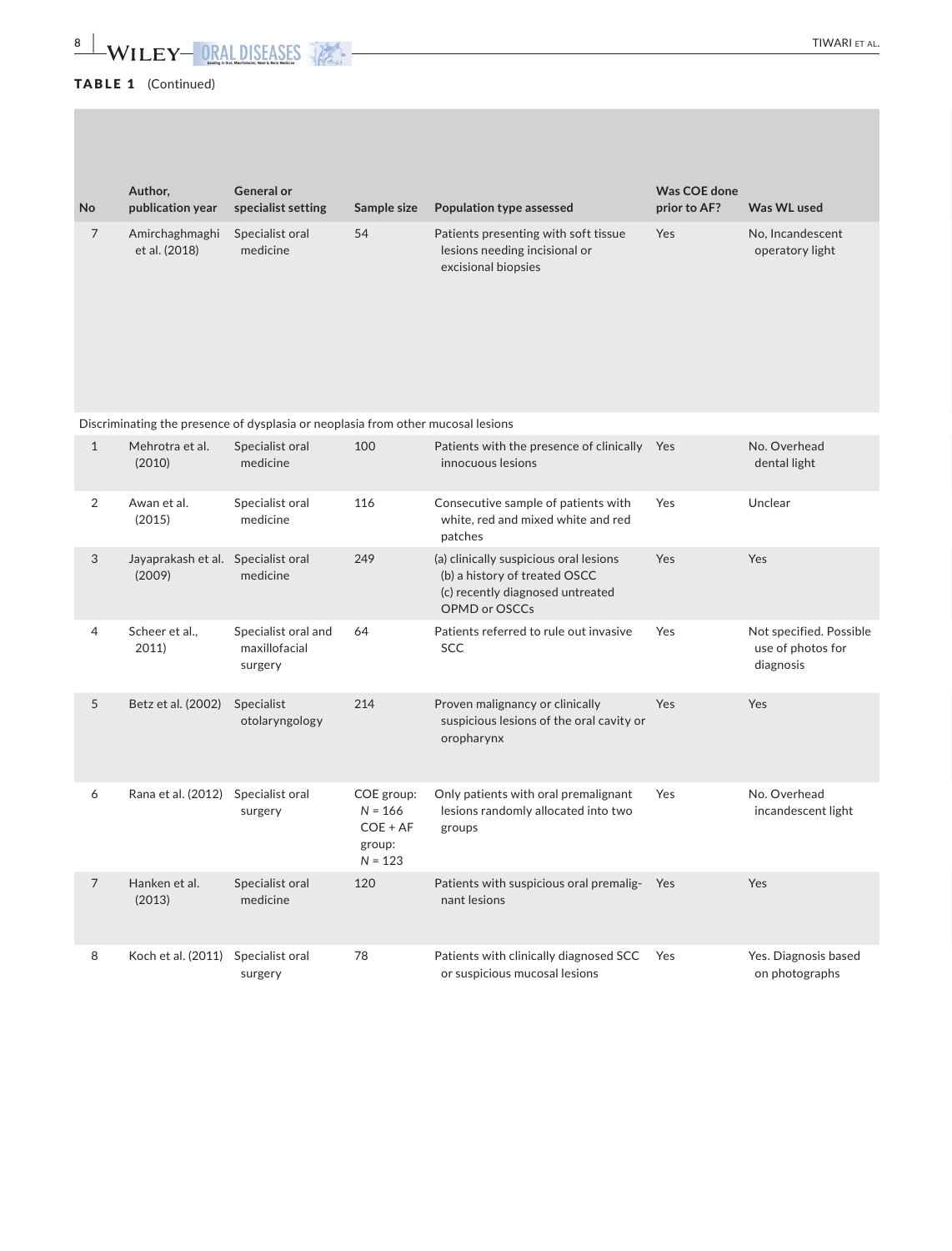| AF device and technique                                                                                                                                                         | Use of<br>diascopy | <b>Was there</b><br>histopatho-<br>logical<br>confirmation<br>of dysplasia<br>or carcinoma measure | Positive outcome                                                   | Sensitivity (%)                                                                                                                                                                                                                    | Specificity (%)                                                                                                                                                                                                                |
|---------------------------------------------------------------------------------------------------------------------------------------------------------------------------------|--------------------|----------------------------------------------------------------------------------------------------|--------------------------------------------------------------------|------------------------------------------------------------------------------------------------------------------------------------------------------------------------------------------------------------------------------------|--------------------------------------------------------------------------------------------------------------------------------------------------------------------------------------------------------------------------------|
| VELscope.<br>Regions with LAF or that seen as<br>red/orange were considered<br>suspicious                                                                                       | <b>No</b>          | Yes                                                                                                | Histopathological<br>confirmation of<br>dysplasia or carcinoma     | Dysplastic lesions only:<br><b>COE: 75</b><br>AF alone: 83 Combined:<br>100 Dysplasia + SCC:<br><b>COE: 81</b><br>AF alone: 90<br>Combined: 100<br><b>Oral Mucosal Lesions:</b><br><b>COE: 86</b><br>AF alone: 90<br>Combined: 100 | Dysplastic lesions only:<br><b>COE: 71</b><br>AF alone: 12<br>Combined: 11<br>Dysplasia + SCC:<br><b>COE: 67</b><br>AF alone: 12 Combined: 6<br><b>Oral Mucosal Lesions:</b><br><b>COE: 85</b><br>AF alone: 15<br>Combined: 12 |
| VELscope.<br>LAF indicates dysplasia or<br>carcinoma                                                                                                                            | <b>No</b>          | Yes                                                                                                | Histopathological<br>confirmation of<br>dysplasia or carcinoma     | AF alone: 50                                                                                                                                                                                                                       | AF alone: 38.9                                                                                                                                                                                                                 |
| VELscope.<br>LAF indicates dysplasia                                                                                                                                            | No                 | Yes                                                                                                | Histopathological<br>confirmation of<br>dysplasia                  | AF alone: 84.1                                                                                                                                                                                                                     | <b>AF alone: 15.3</b>                                                                                                                                                                                                          |
| Fluorescence imaging and point<br>spectroscopy.<br>LAF considered positive for<br>dysplasia or carcinoma                                                                        | Unclear            | <b>Yes</b>                                                                                         | Histopathological<br>confirmation of<br>dysplasia or carcinoma     | All grades of<br>OPMD + OSCC: COE:52<br>AF alone:72,<br>Combined:83                                                                                                                                                                | All grades of<br>OPMD + OSCC: COE:70<br>AF alone:50<br>Combined: 38                                                                                                                                                            |
| VELscope.<br>AF judgement based on photos.<br>LAF considered positive for<br>dysplasia/malignancy                                                                               | Unclear            | Yes                                                                                                | Histopathological<br>confirmation of<br>dysplasia or carcinoma     | AF alone: 100                                                                                                                                                                                                                      | AF alone: 80.8                                                                                                                                                                                                                 |
| Modified short xenon lamp for in<br>vivo tissue excitation<br>Subjective darker shade of green<br>considered positive for<br>malignancy                                         | Unclear            | Yes                                                                                                | Histopathological<br>confirmation of<br>carcinoma only             | COE: 99.2<br>AF alone: 87.8<br>Combined: 100                                                                                                                                                                                       | COE: 42.9,<br>AF alone: 56.4<br>Combined:51.3                                                                                                                                                                                  |
| VELscope.<br>LAF indicated dysplasia/<br>malignancy. Negative diascopy<br>also considered positive for<br>dysplasia/malignancy                                                  | Yes                | Yes                                                                                                | Histopathological<br>confirmation of<br>dysplasia or carcinoma     | COE: 17 Combined: 100                                                                                                                                                                                                              | COE: 97 Combined:74                                                                                                                                                                                                            |
| VELscope.<br>LAF indicates underlying<br>dysplasia/malignancy                                                                                                                   | Unclear            | Yes                                                                                                | Histopathological<br>confirmation of<br>dysplasia or<br>malignancy | COE: 5.9 Combined: 97.9                                                                                                                                                                                                            | COE: 33.3<br>Combined: 41.7                                                                                                                                                                                                    |
| VELscope.<br>Characteristics of AF deter-<br>mined from photographs. A low<br>or absent AF signal, as well as<br>red AF signal was considered<br>positive for dysplasia or SCC. | Unclear            | Yes                                                                                                | Histopathological<br>confirmation of<br>carcinoma only             | COE: 96.6<br>AF alone:<br>LAF parameter only: 93<br>Red AF only: 20                                                                                                                                                                | COE: 95.8<br>AF alone:<br>LAF parameter only: 15<br>Red AF only: 98                                                                                                                                                            |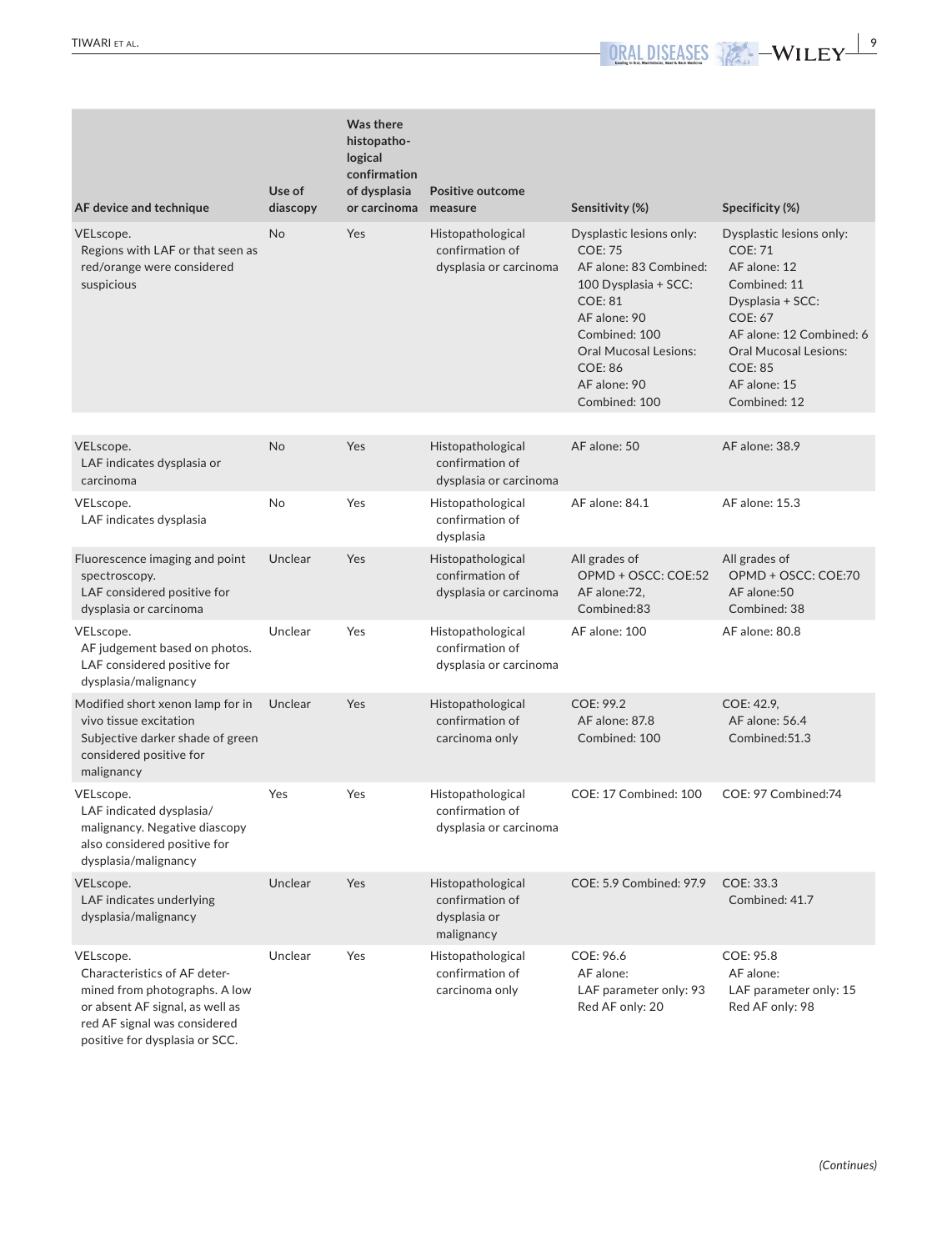# TABLE 1 (Continued)

| No | Author,<br>publication year     | <b>General or</b><br>specialist setting | Sample size | Population type assessed                                                                                                                                                           | Was COE done<br>prior to AF? | Was WL used                         |
|----|---------------------------------|-----------------------------------------|-------------|------------------------------------------------------------------------------------------------------------------------------------------------------------------------------------|------------------------------|-------------------------------------|
| 9  | Paderni et al.<br>(2011)        | Specialist oral<br>medicine             | 175         | Patients with at least one oral mucosal Yes<br>lesion with clinical suspicion of<br>OPMD or OSCC                                                                                   |                              | Yes                                 |
| 10 | Farah et al.<br>(2012)          | Specialist oral<br>medicine             | 118         | Patients with an oral mucosal lesion<br>(white, mixed white-red)                                                                                                                   | Yes                          | No. Incandescent<br>operatory light |
| 11 | Petruzzi et al.<br>(2014)       | Specialist oral<br>medicine             | 56          | Patients with oral lesions suspicious<br>for malignancy and who had a history<br>of oral lesions or were at high risk for<br>an oral lesion                                        | Yes                          | No. Incandescent<br>operatory light |
| 12 | Marzouki et al.<br>(2012)       | Specialist head and<br>neck oncology    | 33          | Patients with high smoking and alcohol Yes<br>history, with suspicious lesion, or<br>patients with history of treated oral<br>cancer on review for recurrence or<br>second primary |                              | Unclear                             |
| 13 | Lalla et al. (2016)             | Specialist oral<br>medicine             | 233         | Patients presenting with white, red,<br>mixed red-white lesions                                                                                                                    | Yes                          | Yes                                 |
| 14 | Moro et al.<br>(2010)           | Specialist oral<br>medicine             | 32          | Patients with a history of oral cancer,<br>presence of OPMD or suspicious<br>lesion                                                                                                | Yes                          | Unclear                             |
| 15 | Amirchaghmaghi<br>et al. (2018) | Specialist oral<br>medicine             | 54          | Patients presenting with soft tissue<br>lesions needing incisional or<br>excisional biopsies                                                                                       | Yes                          | No, Incandescent<br>operatory light |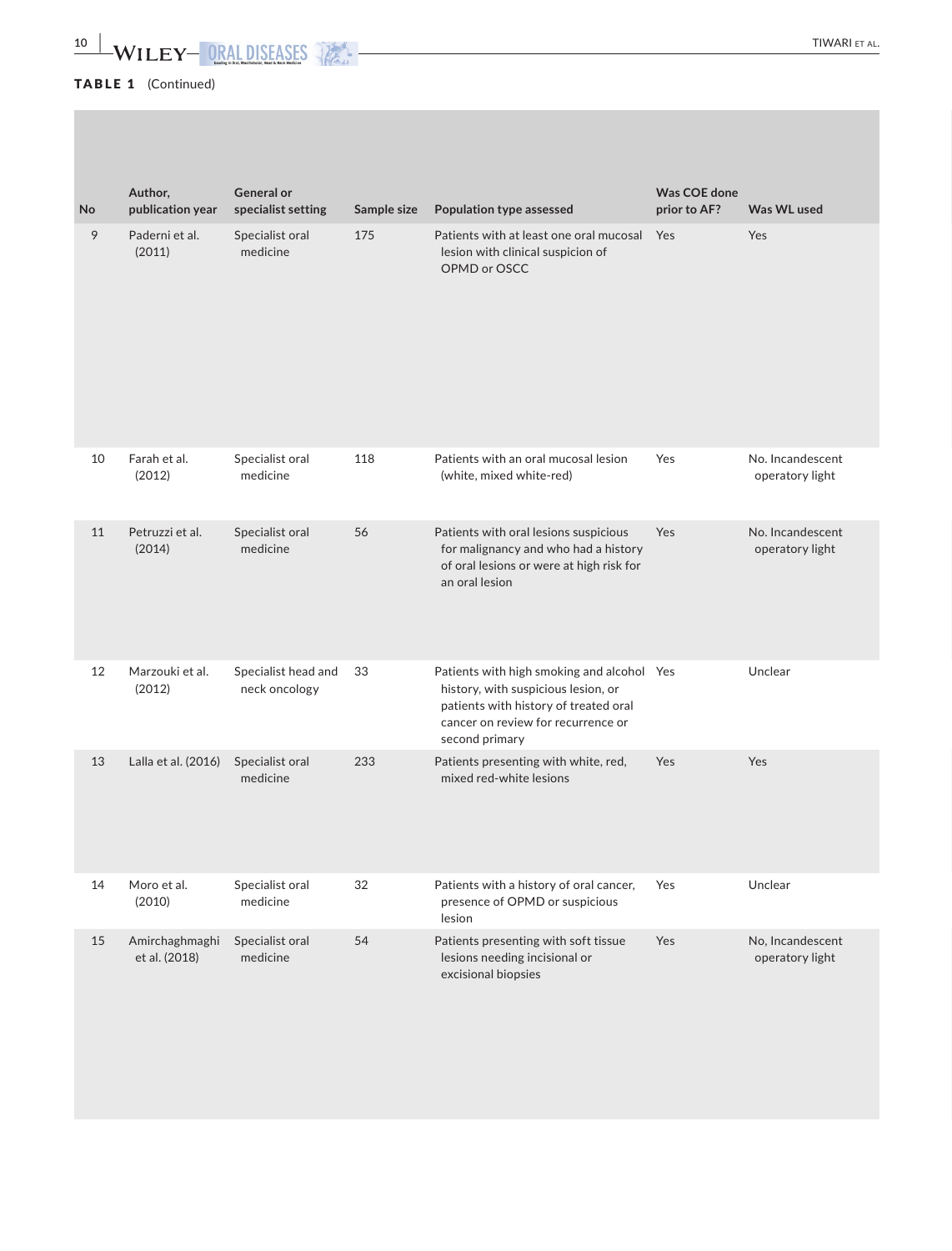| AF device and technique                                                                                                                      | Use of<br>diascopy | <b>Was there</b><br>histopatho-<br>logical<br>confirmation<br>of dysplasia<br>or carcinoma measure | <b>Positive outcome</b>                                                                                             | Sensitivity (%)                                                                                                                                                                                                                                                                                                           | Specificity (%)                                                                                                                                                                                                                                                                                                               |
|----------------------------------------------------------------------------------------------------------------------------------------------|--------------------|----------------------------------------------------------------------------------------------------|---------------------------------------------------------------------------------------------------------------------|---------------------------------------------------------------------------------------------------------------------------------------------------------------------------------------------------------------------------------------------------------------------------------------------------------------------------|-------------------------------------------------------------------------------------------------------------------------------------------------------------------------------------------------------------------------------------------------------------------------------------------------------------------------------|
| VELscope.<br>Abnormally dark on fluorescence<br>in the body or boundary of<br>lesion was considered positive<br>for dysplasia or malignancy. | Yes                | Yes                                                                                                | Histopathological<br>confirmation of<br>dysplasia or carcinoma                                                      | AF alone:<br>Lesions with dysplasia<br>versus lesions w/o<br>dysplasia: 65.5 (sig)<br>Lesions with mild<br>dysplasia versus lesions<br>w/o dysplasia: 60 (sig)<br>Lesions with moderate/<br>severe dysplasia versus<br>lesions without<br>dysplasia: 71.4 (sig)<br>High risk lesions versus<br>low risk lesions: 75 (sig) | AF alone:<br>Lesions with dysplasia<br>versus lesions w/o<br>dysplasia: 97.4 (sig)<br>Lesions with mild<br>dysplasia versus lesions<br>w/o dysplasia: 97.4 (sig)<br>Lesions with moderate/<br>severe dysplasia versus<br>lesions without dysplasia:<br>97.4 (sig)<br>high risk lesions versus<br>low risk lesions: 92.3 (sig) |
| VELscope.<br>LAF and negative diascopy was<br>considered indicative for<br>dysplasia/malignancy                                              | Yes                | Yes                                                                                                | Histopathological<br>diagnosis of dysplasia<br>on histopathology                                                    | <b>COE: 25</b><br>AF alone: 30<br>Combined: 46                                                                                                                                                                                                                                                                            | <b>COE: 82</b><br>AF alone: 63 Combined:<br>68                                                                                                                                                                                                                                                                                |
| VELscope.<br>LAF was considered positive for<br>dysplasia or malignancy                                                                      | No                 | Yes                                                                                                | Histopathological<br>diagnosis of dysplasia<br>or carcinoma                                                         | AF alone: detection of<br>dysplasia + malignancy:<br>70<br>AF alone: detection of<br>moderate/severe OED/<br>SCC (mild dysplasia<br>considered negative):<br>76.47                                                                                                                                                        | AF alone: detection of<br>dysplasia + malignancy:<br>57.69<br>AF alone: detection of<br>moderate/severe OED/<br>SCC (mild dysplasia<br>considered negative):<br>51.28                                                                                                                                                         |
| VELscope.<br>LAF was deemed positive for<br>dysplasia or carcinoma                                                                           | No                 | Yes                                                                                                | Histopathological<br>confirmation of<br>dysplasia or carcinoma                                                      | COE: 61.5<br>AF alone: 92                                                                                                                                                                                                                                                                                                 | COE: 87.5<br>AF alone: 77                                                                                                                                                                                                                                                                                                     |
| Identafi.<br>LAF & partial blanching positive<br>for dysplasia or malignancy                                                                 | Yes                | Yes                                                                                                | 1. COE for confirmation Clinical:<br>of presence of<br>OPMD<br>2. Histopathological<br>confirmation of<br>dysplasia | WL: 100<br>Violet light: 27.5<br>Green-Amber light: 40<br>Histopathology: WL:<br>47.35 Violet light: 12.5<br>Green-Amber light: 37.3                                                                                                                                                                                      | Clinical:<br>WL: 100<br>Violet light: 27.5<br>Green-Amber light: 40<br>Histopathology: WL: 87.5<br>Violet light: 85.4<br>Green-Amber light: 62.5                                                                                                                                                                              |
| Prototype.<br>LED lamp emitting 450 nm. No<br>defined parameters                                                                             | No                 | Yes                                                                                                | Histopathological<br>confirmation of<br>dysplasia or carcinoma                                                      | AF alone: 100                                                                                                                                                                                                                                                                                                             | AF alone: 93                                                                                                                                                                                                                                                                                                                  |
| VELscope.<br>Regions with LAF or that seen as<br>red/orange were considered<br>suspicious                                                    | No                 | Yes                                                                                                | Histopathological<br>confirmation of<br>dysplasia or carcinoma                                                      | Dysplastic lesions only:<br><b>COE: 75</b><br>AF alone: 83 Combined:<br>100 Dysplasia + SCC:<br><b>COE: 81</b><br>AF alone: 90<br>Combined: 100<br><b>Oral Mucosal Lesions:</b><br><b>COE: 86</b><br>AF alone: 90<br>Combined: 100                                                                                        | Dysplastic lesions only:<br><b>COE: 71</b><br>AF alone: 12<br>Combined: 11<br>Dysplasia + SCC:<br><b>COE: 67</b><br>AF alone: 12 Combined: 6<br><b>Oral Mucosal Lesions:</b><br><b>COE: 85</b><br>AF alone: 15<br>Combined: 12                                                                                                |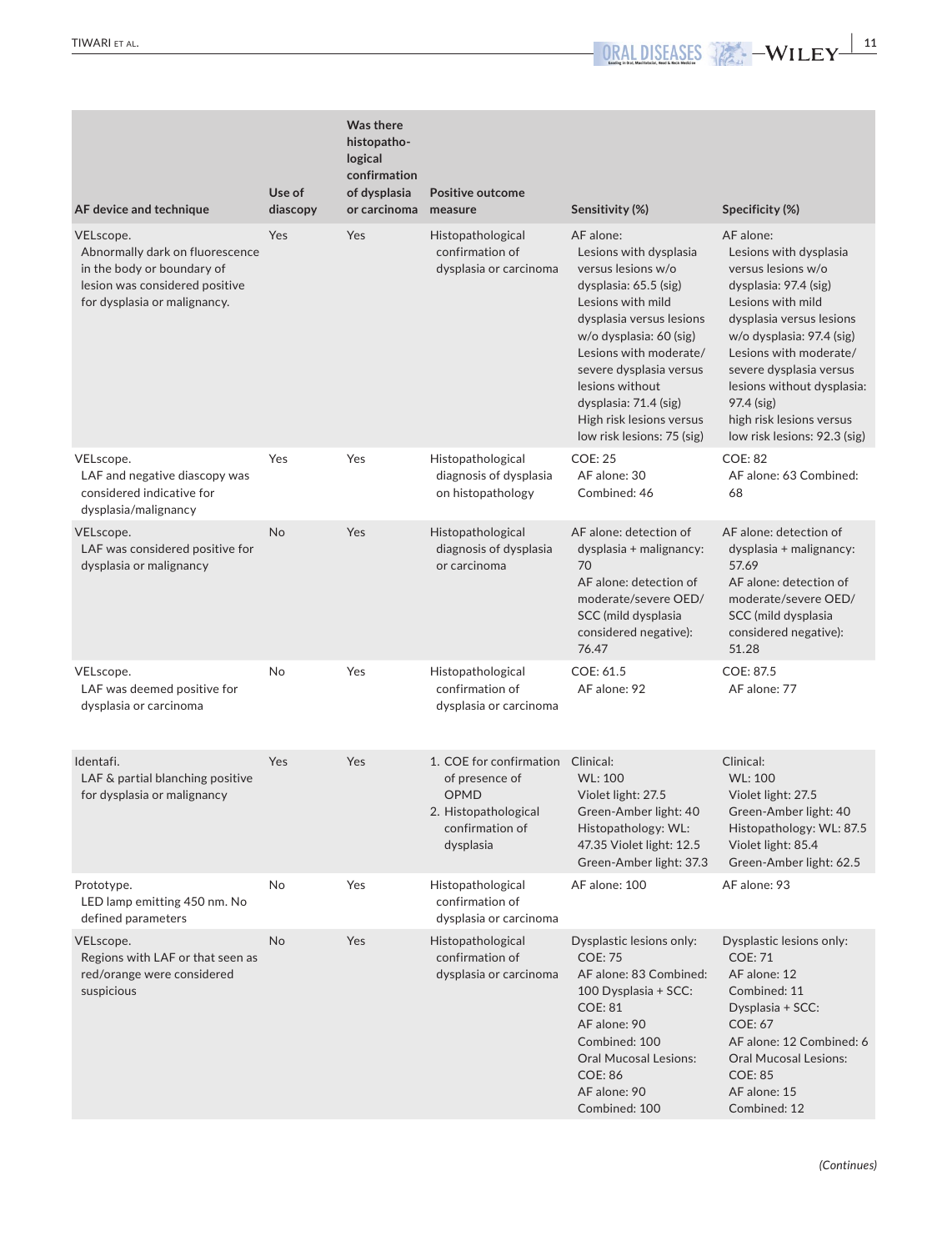| No | Author,<br>publication year | <b>General or</b><br>specialist setting                                                           | Sample size | Population type assessed                                                             | Was COE done<br>prior to AF? | Was WL used                         |
|----|-----------------------------|---------------------------------------------------------------------------------------------------|-------------|--------------------------------------------------------------------------------------|------------------------------|-------------------------------------|
| 16 | Awan et al.<br>(2011)       | Specialist oral<br>medicine                                                                       | 126         | Patients presenting with white, red and Yes<br>mixed white/red patches               |                              | No. Incandescent<br>operatory light |
| 17 | Simonato et al.<br>(2017)   | Screening clinic, OFI 5<br>device used by<br>dental student and<br>specialist in oral<br>medicine |             | Prospective, random selection from<br>patients in screening clinic                   | Yes                          | Yes                                 |
| 18 | Babiuch et al.<br>(2012)    | Specialist oral<br>surgery                                                                        | 18          | Patients with history of lip and oral<br>cavity cancer enrolled                      | Yes                          | No. Incandescent<br>operatory light |
| 19 | Chiang et al.<br>(2018)     | Specialist oral<br>surgery                                                                        | 126         | Patients with mucosal disorders and<br>history of alcohol, tobacco and betel<br>quid | Yes                          | Unclear                             |
| 20 | Sawan and<br>Mashlah (2015) | Specialist centre                                                                                 | 71          | No inclusion or exclusion criteria.                                                  | Unclear                      | Unclear                             |
| 21 | Lane et al. (2006)          | Specialist oral<br>medicine                                                                       | 50          | Patients with history of biopsy<br>confirmed oral dysplasia or SCC                   | Yes                          | Yes                                 |

COE: conventional oral examination; OPMD: oral potentially malignant disorders; OSCC: Oral squamous cell carcinoma.

99%. The third, prospective cross‐sectional study deemed to have low risk of bias assessed the efficacy of Identafi's multispectral light (Lalla et al., 2016). Identafi's white light demonstrated equivalent accuracy to COE conducted under extra-oral LED white light, while the violet (autofluorescence) light alone demonstrated low sensitivity and specificity values for the detection of OPMD and/ or OSCC based on both clinical outcomes (27.5%, 27.5%) and histo‐ pathology (12.5%, 85.4%; Lalla et al., 2016). The authors, however, did not report efficacy values for Identafi as an adjunctive tool (Lalla et al., 2016).

# **3.2.1** | **Autofluorescence in visualisation of an oral mucosal lesion**

Eight studies reported data on visualisation of oral mucosal lesions (Betz et al., 2002; Bhatia et al., 2014; Farah et al., 2012; Jayaprakash et al., 2009; Lalla, Matias, & Farah, 2015; Lalla et al., 2016; Marzouki et al., 2012; Paderni et al., 2011), with three of eight studies having a low risk of bias across all QUADAS‐2 domains (Bhatia et al., 2014;

Farah et al., 2012; Lalla et al., 2016). Six of eight studies reported additional lesion detection with AF compared to COE alone (Betz et al., 2002; Bhatia et al., 2014; Farah et al., 2012; Jayaprakash et al., 2009; Lalla et al., 2016; Marzouki et al., 2012). Three of five studies reporting border distinctness noted subjectively, greater improve‐ ments in border distinctness with AF compared to COE alone (Betz et al., 2002; Bhatia et al., 2014; Lalla et al., 2016). Two of five studies noted improved visibility (Bhatia et al., 2014; Paderni et al., 2011), while the other three did not note any significant difference when compared with LED WL and magnification loupes (Farah et al., 2012; Lalla et al., 2015, 2016).

# **3.2.2** | **Autofluorescence as an adjunctive tool to COE**

A large range in efficacy values on adjunctive OFI in detecting OPMD/OSCC was noted across seven studies (sensitivity: COE alone vs. AF as adjunct: 17%–99.2% vs. 73.9%–100%, specific‐ ity: COE alone vs. AF as adjunct: 33.3%–99% vs. 38%–97.9%;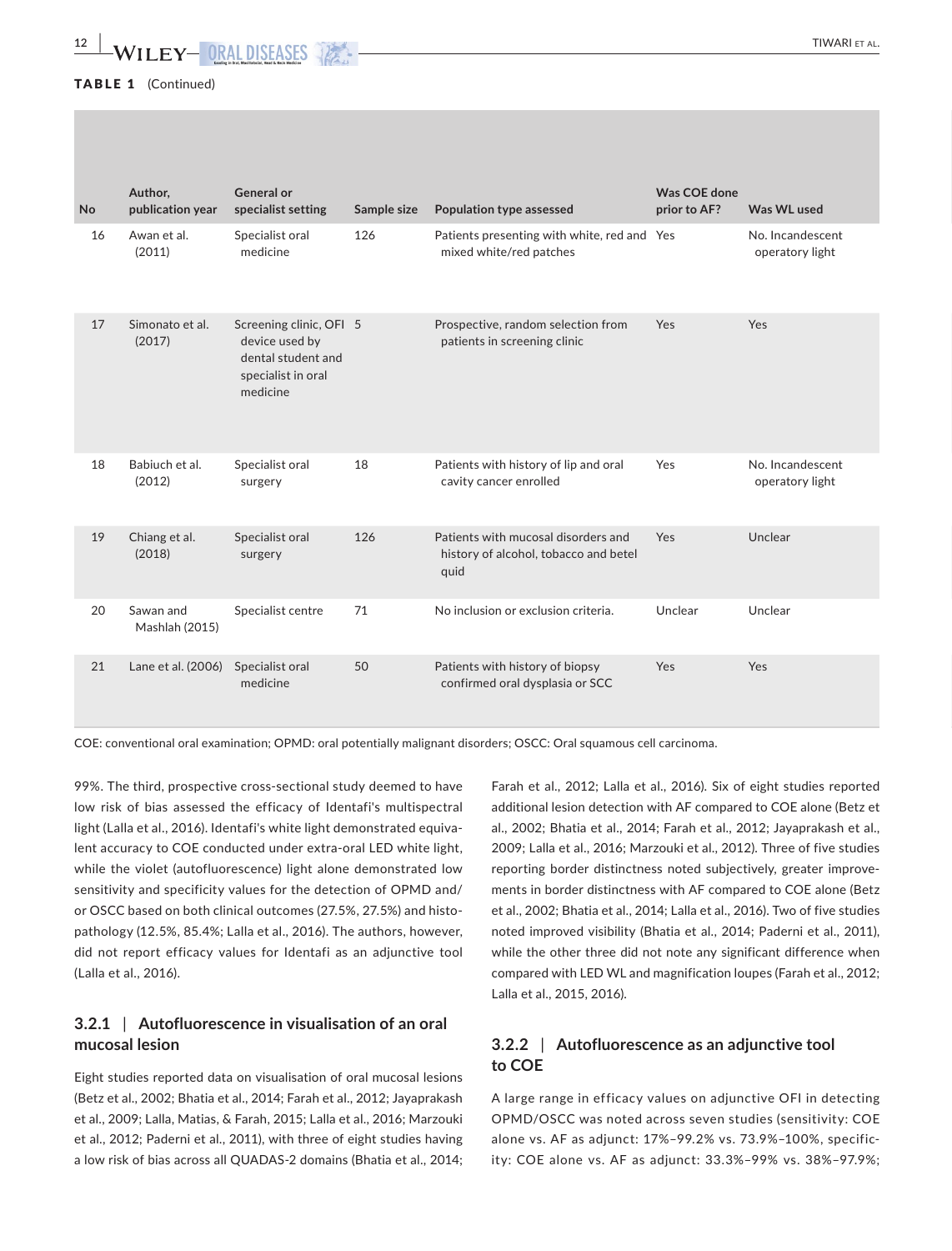Autofluorescence digital photography. Unclear

Positive measures not defined.

Cone of blue excitation light emitted from handheld unit

LAF positive for abnormality

parameters

prototype

 $VELscope.$ 

| AF device and technique                                                                                               | Use of<br>diascopy | Was there<br>histopatho-<br>logical<br>confirmation<br>of dysplasia<br>or carcinoma measure | Positive outcome                                                                                                   | Sensitivity (%)                                                                                                                                      | Specificity (%)                                                                                                                                    |
|-----------------------------------------------------------------------------------------------------------------------|--------------------|---------------------------------------------------------------------------------------------|--------------------------------------------------------------------------------------------------------------------|------------------------------------------------------------------------------------------------------------------------------------------------------|----------------------------------------------------------------------------------------------------------------------------------------------------|
| VELscope.<br>LAF considered positive for<br>diseased tissue, no mention if it<br>indicates dysplasia or<br>malignancy | No                 | Yes                                                                                         | COE used as gold<br>standard to diagnose<br>OPMD                                                                   | AF alone: 87.1                                                                                                                                       | AF alone: 21.4                                                                                                                                     |
| Evince.<br>LAF considered positive for<br>malignancy or dysplasia                                                     | Unclear            | Yes                                                                                         | COE used as gold<br>standard to diagnose<br>OPMD<br>Histopathological<br>confirmation of<br>dysplasia or carcinoma | Unskilled in detection of<br>OED:<br><b>COE: 50</b><br>AF alone: 100<br>Skilled clinician in<br>detection of OED<br><b>COE: 100</b><br>AF alone: 100 | Unskilled in detection<br><b>OED: COE: 46.15</b><br>AF alone: 46.15<br>Skilled clinician in<br>detection of OED:<br><b>COE: 38</b><br>AF alone: 46 |
| VELscope.<br>LAF considered positive for<br>malignancy                                                                | Unclear            | Yes                                                                                         | Histopathological<br>confirmation of<br>dysplasia or<br>malignancy                                                 | AF alone: 100                                                                                                                                        | AF alone: 12.5                                                                                                                                     |

confirmation of dysplasia or malignancy

only

diagnosis of carcinoma

diagnosis of dysplasia or carcinoma

No Yes Histopathological

No Yes Histopathological

No Yes Histopathological

Supporting Information Table S1; Amirchaghmaghi et al., 2018; Betz et al., 2002; Bhatia et al., 2014; Farah et al., 2012; Hanken et al., 2013; Jayaprakash et al., 2009; Rana et al., 2012). Three of seven studies were deemed to have a low risk of bias across all QUADAS‐2 domains (Bhatia et al., 2014; Farah et al., 2012; Rana et al., 2012). Bhatia et al. (2014), Farah et al. (2012) and Rana et al. (2012) all reported higher sensitivity values when using AF as an adjunctive tool (73.9%, 46% and 100%, respec‐ tively) compared to COE alone (44%, 25% and 17%, respec‐ tively) and however decreased specificity when compared to COE alone (97.1%, 68% and 74%, respectively, vs. 99%, 82% and 97%, respectively).

# **3.3** | **Efficacy of autofluorescence in the risk assessment of oral mucosal lesion**

## **3.3.1** | **Aiding in the decision to biopsy**

No included studies reported data on this parameter.

# **3.3.2** | **Discrimination of benign oral lesions from dysplastic or cancerous lesions**

AF alone: 88.89 AF alone: 43.86

AF alone: 100 AF alone: 74.14

AF alone: 98 AF alone: 100

Twenty‐one studies reported efficacy on optical autofluorescence in discriminating between benign, dysplastic and neoplastic oral lesions (Amirchaghmaghi et al., 2018; Awan et al., 2011; Awan, Morgan, & Warnakulasuriya, 2015; Babiuch, Chomyszyn‐Gajewska, & Wyszyńska‐Pawelec, 2012; Betz et al., 2002; Chiang et al., 2018; Farah et al., 2012; Hanken et al., 2013; Jayaprakash et al., 2009; Koch et al., 2011; Lalla et al., 2016; Lane et al., 2006; Marzouki et al., 2012; Mehrotra et al., 2010; Moro et al., 2010; Paderni et al., 2011; Petruzzi et al., 2014; Rana et al., 2012; Sawan & Mashlah., 2015; Scheer et al., 2011; Simonato, Tomo, Miyahara, Navarro, & Villaverde, 2017 2017). Significant heterogeneity and variation in reported efficacy (COE alone: sensitivity: 5.9%–96.6%; specificity: 42.9%–97.8%, OFI alone: sensitivity: 30%–100%; specificity: 12.5%– 93%, combined examination: sensitivity: 46%–100%; specificity: 6%–74%) were noted. An overall reduction in specificity was noted when OFI was utilised (alone or as an adjunct) compared to COE.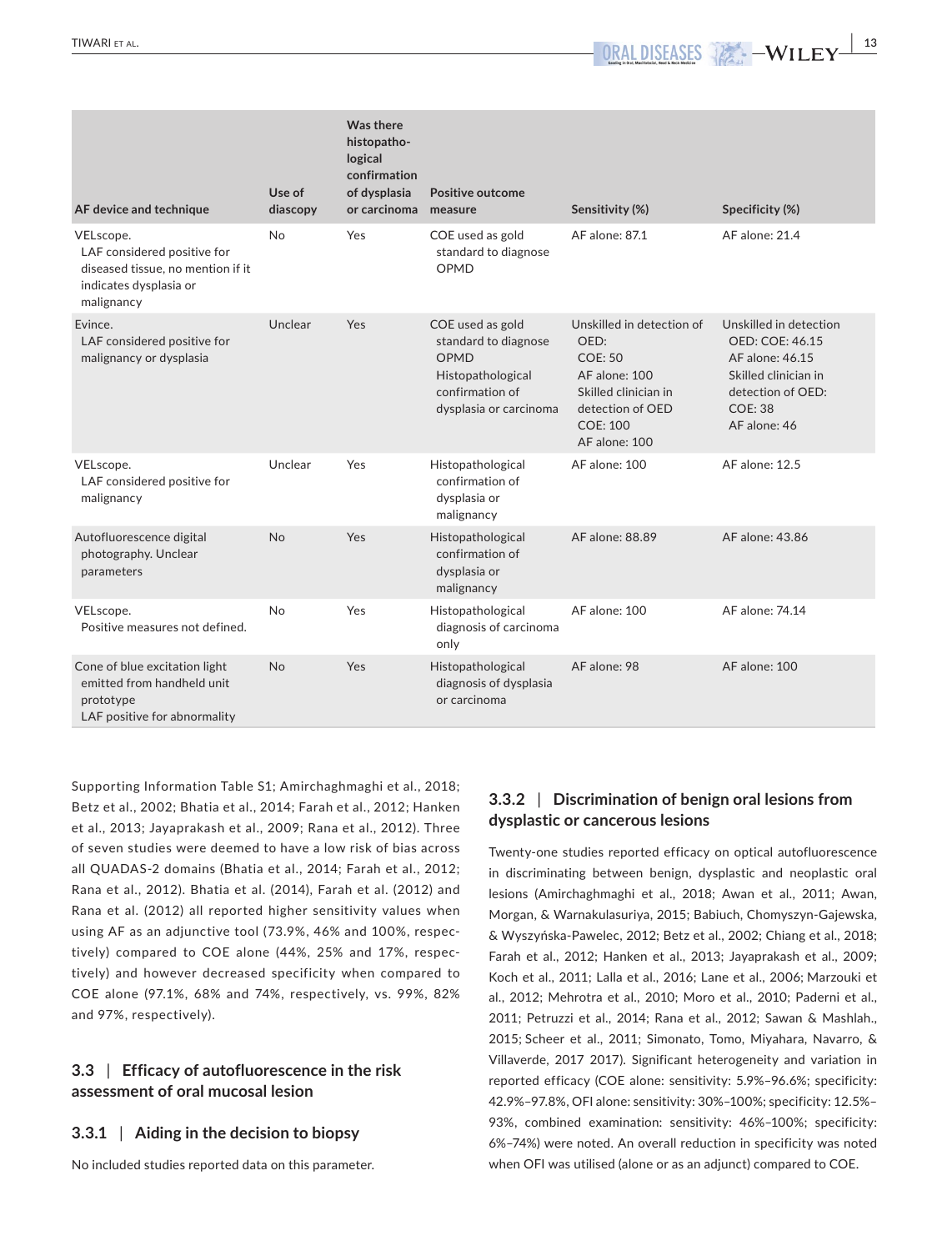## TABLE 2 Autofluorescence imaging in visualisation of oral mucosal lesions

| No             | Author, publication General or<br>year                    | specialist setting size                 | Sample | <b>Population type</b><br>assessed                                                                                                                  | <b>COE</b> done<br>prior to<br>AF? | Was WL used                            | AF device and technique                                                                                                                        |
|----------------|-----------------------------------------------------------|-----------------------------------------|--------|-----------------------------------------------------------------------------------------------------------------------------------------------------|------------------------------------|----------------------------------------|------------------------------------------------------------------------------------------------------------------------------------------------|
|                | Autofluorescence in visualisation of oral mucosal lesions |                                         |        |                                                                                                                                                     |                                    |                                        |                                                                                                                                                |
| $\mathbf{1}$   | Bhatia et al. (2014)                                      | General dental<br>practice              | 222    | Patients presenting to a Yes<br>general dental clinic<br>for general check-up                                                                       |                                    | No.<br>Incandescent<br>operatory light | VELscope.<br>LAF or negative diascopy<br>considered positive for<br>dysplasia/SCC.<br>2 week review protocol used<br>for positive diascopy     |
| 2              | Jayaprakash et al.<br>(2009)                              | Specialist oral<br>medicine             | 249    | (a) Clinically suspicious<br>oral lesions<br>(b) A history of treated<br><b>OSCC</b><br>(c) Recently diagnosed<br>untreated OPMD or<br><b>OSCCs</b> | Yes                                | Yes                                    | Fluorescence imaging and point<br>spectroscopy.<br>LAF considered positive for<br>dysplasia or carcinoma                                       |
| 3              | Betz et al. (2002)                                        | Specialist<br>otolaryngology            | 214    | Patients with proven<br>malignancy or clinically<br>suspicious lesions of<br>the oral cavity or<br>oropharynx                                       | Yes                                | Yes                                    | Modified short xenon lamp for<br>in vivo tissue excitation.<br>Subjective darker shade of<br>green considered positive for<br>malignancy       |
| $\overline{4}$ | Paderni et al.<br>(2011)                                  | Specialist oral<br>medicine             | 175    | Patients with at least<br>one oral mucosal<br>lesion with clinical<br>suspicion of OPMD or<br><b>OSCC</b>                                           | Yes                                | Yes                                    | VELscope.<br>Abnormally dark on<br>fluorescence in the body or<br>boundary of lesion was<br>considered positive for<br>dysplasia or malignancy |
| 5              | Farah et al. (2012)                                       | Specialist oral<br>medicine             | 118    | Patients with an oral<br>mucosal lesion (white,<br>mixed white-red)                                                                                 | Yes                                | No.<br>Incandescent<br>operatory light | VELscope.<br>LAF and negative diascopy<br>was considered indicative for<br>dysplasia/malignancy                                                |
| 6              | Marzouki et al.<br>(2012)                                 | Specialist head<br>and neck<br>oncology | 33     | Patients with high<br>smoking and alcohol<br>history, with<br>suspicious lesion,<br>history of treated oral<br>cancer                               | Yes                                | Unclear                                | VELscope.<br>LAF was deemed positive for<br>dysplasia or carcinoma                                                                             |
| 7              | Lalla et al. (2016)                                       | Specialist oral<br>medicine             | 233    | Patients presenting<br>with white, red, mixed<br>red-white lesions                                                                                  | Yes                                | Yes                                    | Identafi.<br>LAF & partial blanching<br>positive for dysplasia or<br>malignancy                                                                |
| 8              | Lalla et al. (2015)                                       | General dental<br>practice              | 161    | Patients presenting for<br>general dental check                                                                                                     | Yes                                | No.<br>Incandescent<br>operatory light | Identafi.<br>LAF & partial blanching<br>positive for dysplasia or<br>malignancy                                                                |

# **3.4** | **Efficacy of autofluorescence in the management of OPMD and/or OSCC**

# **3.4.1** | **Efficacy of AF determining surgical margins in excisions of OPMD and/or OSCC**

No studies met the inclusion criteria for management of surgical ex‐ cision margins.

# **3.5** | **Secondary outcomes**

One study assessed autofluorescence examination as an adjunc‐ tive tool to COE in general dental practice (Bhatia et al., 2014). This study was deemed to have a low risk of bias and demonstrated higher sensitivity values with a slight reduction in specificity compared to COE alone in the detection of oral mucosal lesions (73.9%, 97.1% vs. 44%, 99%; Bhatia et al., 2014). No studies reported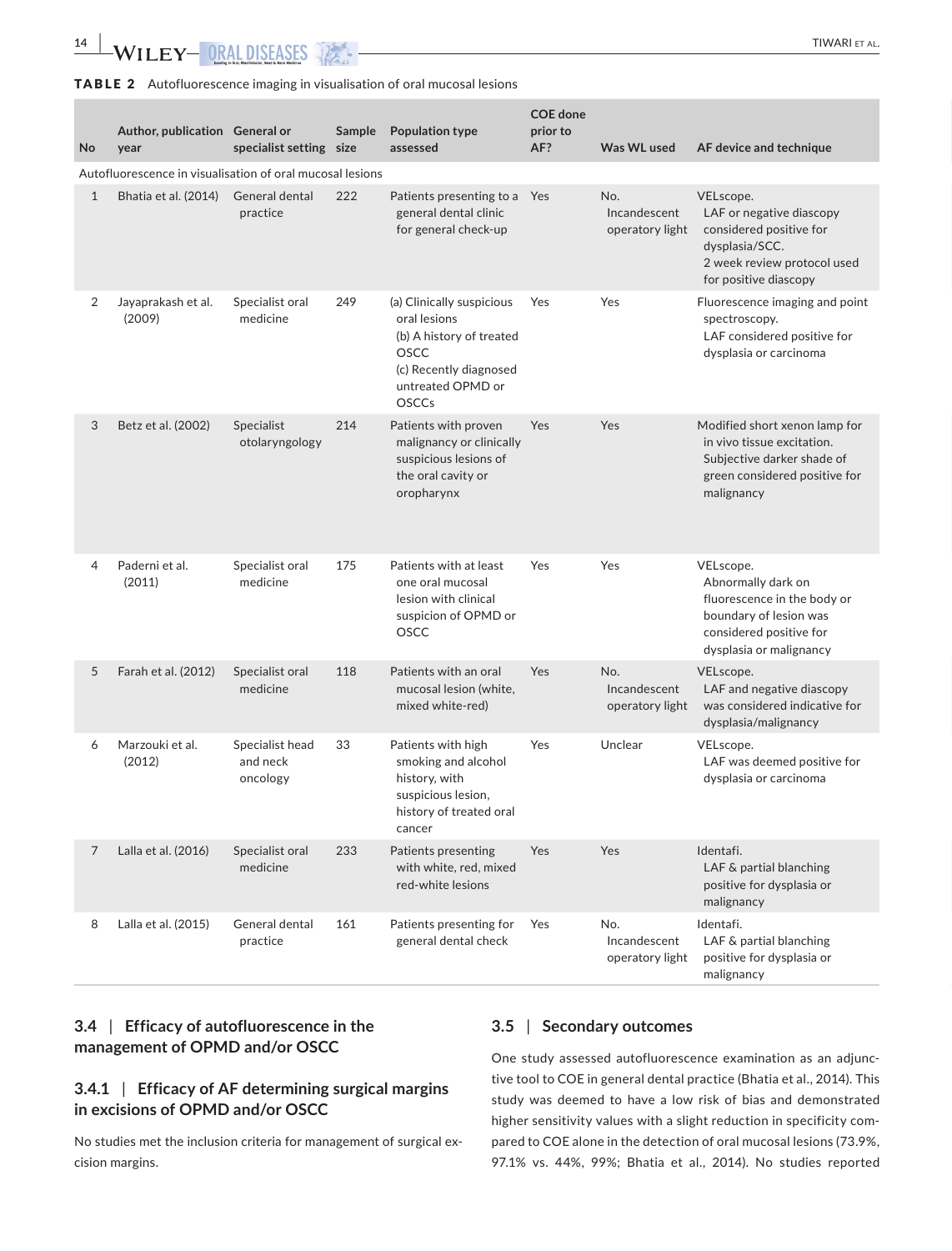**Was diascopy used Clinical lesions detected Lesions detected by AF device Border distinctness Lesion visibility** Yes 161 222 Additional 61 lesions were discovered using VELscope. 58 of which displayed LAF. Lesion detection enhanced by 20% Border distinctness increased in 21 lesions with VELscope (13%), while COE provided greater border distinctness in 7 (4.3%) VELscope increased visibility of 16 (9.9%) of lesions detected with COE while 7 (4.3%) were more visible under COE Unclear 249 325 Additional 76 suspicious lesions identified after WLE with AF and underwent biopsy Not recorded Not recorded Unclear 214 AF alone: 137 Combined: 199 Subjective Border demarcation of SCC cases: COE: Poor: 8.9%, Sufficient: 54.7% Good: 36.7% AF alone: Poor: 37.5% Sufficient: 30.4% Good: 32.1% Combined: Poor: 10.3% Sufficient: 26.5% Good: 63.2% Not recorded Yes 175 175 175 18.4% of lesions noted slight improvement while 66% noted marked improvement, 32.7% decreased distinction with VELscope 49% slight improvement, 28.6% decreased improvement in lesion visibility with VELscope Yes 113 118 Additional 5 lesions detected with VELscope No significant difference between border distinctness No significant difference between visibility No 17 33 16 additional suspicious lesions were detected with VELscope. Lesion detection enhanced by 31% Not recorded Not recorded Yes 231 233 Additional 2 lesions detected by Identafi Not recorded International International International International International International International equivalent to WL used with use of overhead LED & magnification Yes 161 161 161 COE = 30.1%  $WL = 42.6%$ Violet light = 55.9% Green‐amber = N/A COE = 75%  $WI = 84.5%$ Violet = 77.9% Green‐amber = N/A

efficacy of autofluorescence in the long-term surveillance of OPMDs.

# **4** | **DISCUSSION**

Of the 27 included studies, six demonstrated a low risk of bias across all QUADAS‐2 domains (Supporting Information Table S2; Bhatia et al., 2014; Farah et al., 2012; Lalla et al., 2015; Lalla et al., 2016; Paderni et al., 2011; Rana et al., 2012). Out of these six studies, only three studies utilised OFI as an adjunctive tool, demonstrating prom‐ ising evidence that detection of OPMD and OSCC can be improved in clinical practice with the use of adjunctive OFI (Bhatia et al., 2014; Farah et al., 2012; Rana et al., 2012). Rana et al. (2012) was the only study identified to use a randomised control study protocol. The re‐ sults from this study reported a 100% sensitivity when OFI was used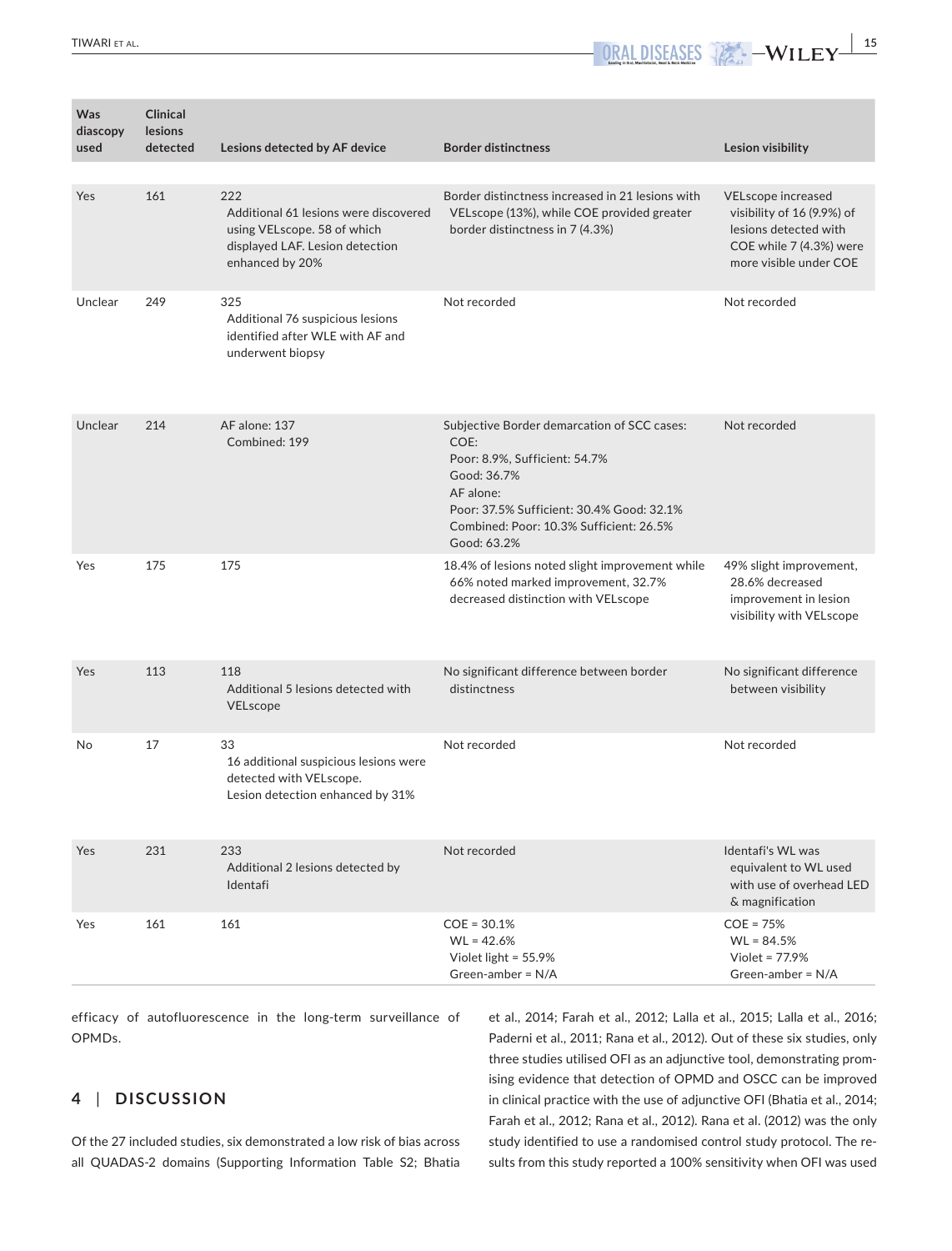**16 WILEY ORAL DISEASES** 

as an adjunct compared to 17% with COE alone. A similar result was seen by both Farah et al. (2012) and Bhatia et al. (2014) who reported higher sensitivity scores with adjunctive OFI than COE alone in a specialist and general dental setting, respectively, using a prospective cross‐sectional study design. All three studies assessed the efficacy of VELscope®, with appropriate autofluorescence examination tech‐ niques as per manufacturer's instructions, defining a positive auto‐ fluorescence parameter as loss of fluorescence and negative diascopy (no blanching) as indicative for dysplasia or malignancy (Bhatia et al., 2014; Farah et al., 2012; Rana et al., 2012). Furthermore, Rana et al. (2012) and Bhatia et al. (2014) also employed a 2‐week review pro‐ tocol for lesions that were suspicious of acute inflammatory origin or where loss of autofluorescence (LAF) could not be clinically ac‐ counted for, in an attempt to reduce the rate of false‐positive results, further contributing to their high sensitivity scores.

Lesion visualisation and clinical appearance are vital to COE for appropriate diagnosis of OPMD and OSCC (Epstein et al., 2012). It has been shown that visualisation of oral mucosal lesions is greatly influenced by the type of light source used to conduct the examina‐ tion (McIntosh, McCullough, & Farah, 2009). A study by McIntosh et al. noted better visualisation of lesions using white light emitted from a LED headlight compared to standard dental incandescent yellow light during COE (McIntosh et al., 2009). It is interesting to note that in the current review, only 9 of 27 studies utilised white light to conduct COE (Betz et al., 2002; Cânjău et al., 2018; Hanken et al., 2013; Jayaprakash et al., 2009; Lalla et al., 2016; Lane et al., 2006; Paderni et al., 2011; Simonato et al., 2017; Sweeny et al., 2011). Given the pre‐existing subjectivity of COE, optimisation of COE through the standardised use of white LED light to conduct COE may enhance vi‐ sualisation of oral mucosal lesions in COE alone, and in turn aid in im‐ proving accuracy of diagnosis of oral mucosal lesions. Furthermore, the results from this review demonstrate the potential added benefit of the use of adjunctive OFI in improving visualisation of oral mucosal lesions. An overall increase in the number of lesions detected were noted with OFI compared to COE alone (Betz et al., 2002; Bhatia et al., 2014; Farah et al., 2012; Jayaprakash et al., 2009; Lalla et al., 2016; Marzouki et al., 2012), in addition to reported subjective improve‐ ment in border distinctness (Betz et al., 2002; Bhatia et al., 2014; Lalla et al., 2016). Of these studies, Bhatia et al. (2014), Farah et al. (2012) and Lalla et al. (2016) were deemed to have a low risk of bias. All three studies reported additional lesion detection under OFI, with Bhatia et al. reporting the highest number of additional lesions detected in 61 patients, enhancing lesion detection by 20% and changing the provi‐ sional diagnosis in 12.8% of patients. Given these preliminary find‐ ings, optimisation of COE with the use of white LED light, in addition to OFI, may improve the current diagnostic process by providing the clinician with enhanced lesion information and consequently contrib‐ uting to a more accurate diagnosis of OPMD or OSCC.

The detection of OED or discrimination between benign, dysplas‐ tic or malignant oral mucosal lesions has been extensively researched, with literature reporting overall poorer specificity along with significant heterogeneity in published studies (Awan & Patil, 2015; Lingen, Tampi et al., 2017; Luo et al., 2016). The results from this review are in keeping with previous studies assessing discrimination between oral mucosal lesions, demonstrating significant heterogeneity and varia‐ tion in reported efficacy (COE alone: sensitivity: 5.9%–96.6%; spec‐ ificity: 42.9%–97.8%, OFI alone: sensitivity: 30%–100%; specificity: 12.5%–93%, combined examination: sensitivity: 46%–100%; specific‐ ity: 6%–74%; Amirchaghmaghi et al., 2018; Awan et al., 2011; Awan et al., 2015; Babiuch et al., 2012; Betz et al., 2002; Chiang et al., 2018; Farah et al., 2012; Hanken et al., 2013; Jayaprakash et al., 2009; Koch et al., 2011; Lalla et al., 2016; Lane et al., 2006; Marzouki et al., 2012; Mehrotra et al., 2010; Moro et al., 2010; Paderni et al., 2011; Petruzzi et al., 2014; Rana et al., 2012; Sawan & Mashlah, 2015; Scheer et al., 2011; Simonato et al., 2017). It is also interesting to note that all stud‐ ies with a low risk of bias except Paderni et al. reported an overall re‐ duction in specificity using OFI compared to COE alone and at present OFI cannot replace histopathological assessment of a tissue biopsy as the gold standard for the diagnosis of OED or OSCC (Bhatia et al., 2014; Farah et al., 2012; Lalla et al., 2016; Paderni et al., 2011; Rana et al., 2012). Based on the results of this review though, a significant component of the heterogeneity can be attributed to the inconsistent implementation of autofluorescence examination. Many studies have reported that autofluorescence examination is subjective, requires initial training to gain confidence in its interpretation and is often considered a limitation of the device (Bhatia et al., 2013; Farah et al., 2012; Lingen, Tampi et al., 2017; Petruzzi et al., 2014). It is notewor‐ thy, however, that none of the included studies assessed subjectivity of the device via an interobserver agreement method of assessment, making it difficult to reliably comment on the subjectiveness of the examination. Furthermore, inconsistent use of positive autofluores‐ cence parameters was noted throughout the included studies, further adding to the lack of standardised technique and interpretation of autofluorescence findings. Only six of the included 27 studies utilised diascopic fluorescence and included a negative diascopy reading cou‐ pled with LAF as a positive finding for dysplasia or malignancy (Bhatia et al., 2014; Farah et al., 2012; Lalla et al., 2015, 2016; Paderni et al., 2011; Rana et al., 2012). Diascopy is a technique advised by the man‐ ufacturers of these devices to help delineate underlying vascular or inflammatory lesions and hence differentiate between benign and potentially malignant lesions. Some studies have not supported the use of diascopy due to the perceived lack of evidence available to substantiate its use (Awan et al., 2011, 2015; Mehrotra et al., 2010). A re‐ cent study by Kordbacheh, Bhatia, and Farah (2016), however, aimed to elucidate the underlying molecular pathways associated with flu‐ orescence properties found diascopic fluorescence to be strongly associated with inflammatory reactions in oral epithelial hyperplasia and dysplasia, and is a common finding in lesions such as oral lichen planus. Further knowledge of underlying fluorescence properties may provide an avenue for standardisation of the use of these devices and in turn aid in improving overall specificity and utility of OFI.

Currently, there is no clear evidence of effective treatment of OPMD, although some data suggest a role for surgical management of OED in reducing risk of malignant transformation (Lodi et al., 2016; Mehanna, Rattay, Smith, & McConkey, 2009; Speight et al., 2018). Given that molecular abnormalities or even cellular changes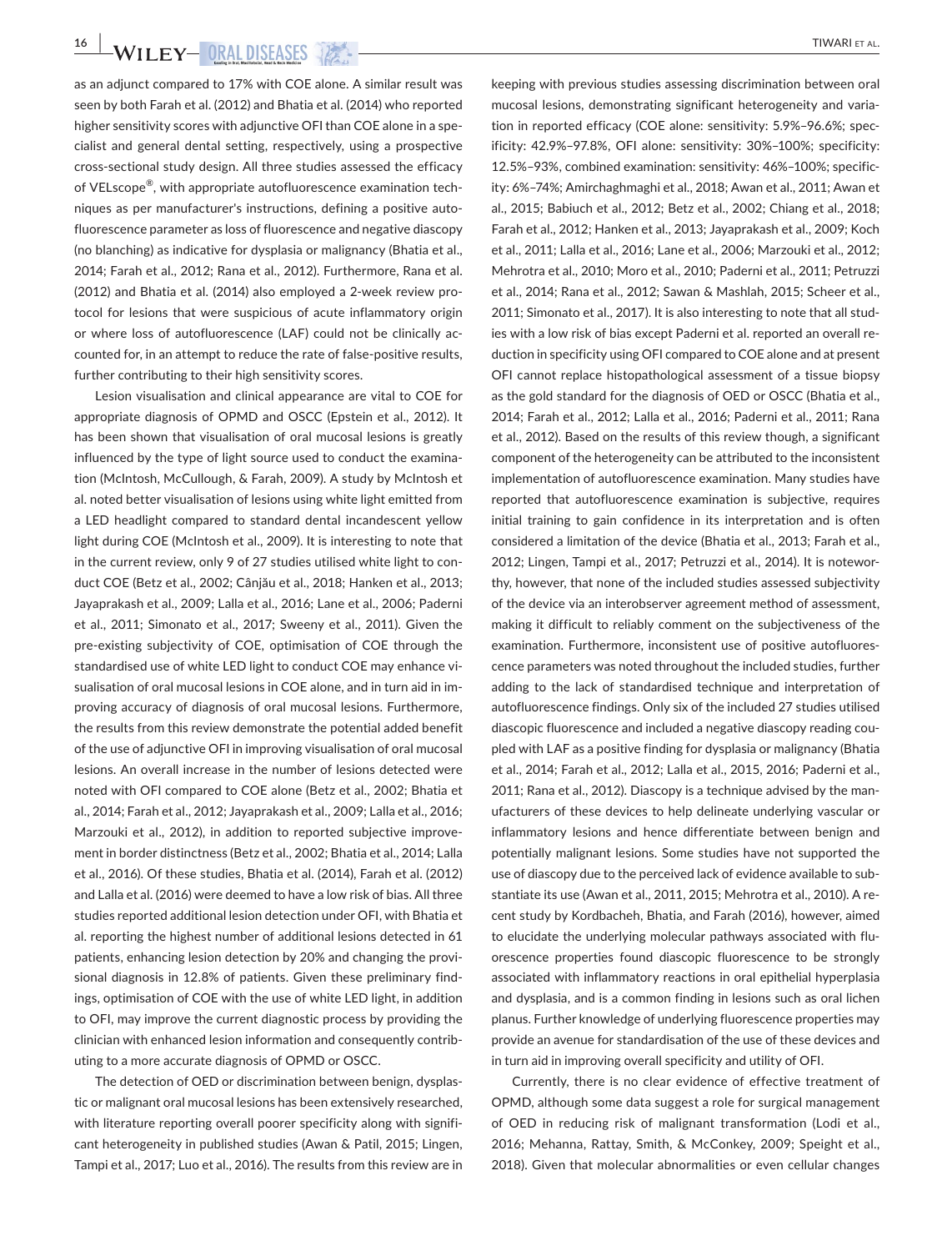consistent with dysplasia can be present in clinically normal tissue, the current method of excision with a margin of macroscopically normal tissue is not precise and is likely to result in subtle mucosal abnormalities being missed with resultant recurrences or malignant transformation (Farah, Kordbacheh, John, Bennett, & Fox, 2018; Poh et al., 2006). The role of OFI in surgical management of OPMD and OSCC has in fact been reported in the literature; however, these studies failed to meet the inclusion criteria of this review (Farah et al., 2018; Poh et al., 2006). This is an inherent limitation of this re‐ view, as the inclusion criteria were limited to those studies reporting efficacy of OFI only. There are two studies providing molecular evi‐ dence to support the use of OFI in the surgical excision of OPMD and OSCC (Farah et al., 2018; Poh et al., 2006). Poh et al. (2006) delin‐ eated field changes in autofluorescence around OSCC and compared the histopathologic and molecular changes of margin biopsies that retained normal autofluorescence with those margins that showed LAF. Results from that study strongly indicated that LAF within or beyond the clinically apparent tumour area was associated with morphologic high‐grade and molecularly high‐risk tissue change (Poh et al., 2006). The findings further showed that direct OFI can identify subclinical high‐risk fields with cancerous and precancerous changes in the operating room setting and demonstrate a potential for their use in mapping excision margins (Poh et al., 2006). These results were further substantiated by a recent study by Farah et al. (2018) that found distinct molecular differences between excision margins of OPMDs determined by white light compared to autofluorescence; in that OFI-determined margins harboured less molecular abnormalities than margins determined by white light, providing strong evidence for the use of OFI in the surgical management of OPMD.

Finally, the use of OFI in a general dental setting has not been encouraged (Lingen, Tampi et al., 2017); however, a study conducted by Bhatia et al. with a low risk of bias reported the usefulness of OFI as an adjunctive tool to COE in general dental practice with sensitivity and specificity scores of 73.9% and 97.9% compared to 44.0% and 99.0% with COE alone utilising a decision‐making protocol and a 2‐week reassessment of lesions demonstrating LAF (Bhatia et al., 2014). This finding is in keeping with a study published by Laronde et al. that noted a 2.7‐fold increased risk of intermediate and high‐ risk lesions demonstrating persistent LAF at the review appointment compared to retained fluorescence (Laronde et al., 2014). This latter study was not eligible for inclusion in the systematic review due to a lack of reported efficacy values. Both studies, however, demon‐ strate the promise for adjunctive OFI examination in the general dental setting, by utilising a decision‐making protocol for lesion risk assessment (Bhatia et al., 2014; Laronde et al., 2014).

#### **4.1** | **Future direction and minimizing risk of bias**

Only six of the 27 included studies showed a low risk of bias that have demonstrated promising results for the role of adjunctive OFI to COE in varying aspects of clinical practice. By enhancing the level of clinical information attained through lesion detection or visualisa‐ tion, and achieving clearer surgical margins of OPMD and OSCC, OFI

 **TIWARI ET AL. NOTE 17 ORAL DISEASES 12 H**  $\sim$  -WILEY  $\frac{17}{47}$ 

can play an important role in improving overall patient management. Despite this, many published studies are of poor quality and there‐ fore future prospective, controlled studies are still required in these areas of clinical practice to build on current evidence supporting the use of these devices. Future studies should avoid the major methodo‐ logical errors that have been noted in many of the included studies in this review. These include unsatisfactory discussion of patient inclu‐ sion and exclusion criteria (Cânjău et al., 2018; Marzouki et al., 2012; Petruzzi et al., 2014; Sawan & Mashlah, 2015; Sweeny et al., 2011), small sample size (Babiuch et al., 2012; Cânjău et al., 2018; Marzouki et al., 2012; Moro et al., 2010; Onizawa et al., 1996; Scheer et al., 2016; Simonato et al., 2017; Sweeny et al., 2011) and insufficient re‐ porting of patient characteristics (Babiuch et al., 2012; Jayaprakash et al., 2009; Marzouki et al., 2012; Moro et al., 2010; Petruzzi et al., 2014). Studies including patients with a history of treated oral cancer should provide clear details of their treatment history, as it has been shown that evaluation of oral soft tissues is challenging with OFI in patients who have undergone oral cancer treatment, especially radiotherapy (Hancock, Epstein, & Sadler, 2003). Studies failing to do this contribute to an unclear or high risk of bias in interpreta‐ tion of autofluorescence results (Babiuch et al., 2012; Jayaprakash et al., 2009; Marzouki et al., 2012; Moro et al., 2010). Furthermore, future studies should include assessment of subjectivity of autofluorescence examination via an interobserver agreement assessment. This review also noted that many studies assessed the role of OFI devices as a stand-alone diagnostic tool, rather than a true adjunctive device (Awan et al., 2011, 2015; Babiuch et al., 2012; Cânjău et al., 2018; Chiang et al., 2018; Mehrotra et al., 2010; Moro et al., 2010; Onizawa et al., 1996; Paderni et al., 2011; Petruzzi et al., 2014; Sawan & Mashlah, 2015; Scheer et al., 2016,2011). Given the po‐ tential promising role of OFI in various clinical settings, it is recom‐ mended that this technology be considered as a "clinical" adjunct instead of a "diagnostic" adjunct. Perhaps changing our perspective on the use of these devices may encourage users to redirect their studies from investigating its ability to replace COE, to using it in practice as a complementary tool to COE, as it is intended.

Finally, the importance of standardising the use of OFI cannot be emphasized enough to minimise the risk of bias in future studies and improve accuracy scores of these devices. Based on current evidence with minimal bias, we advise that future studies undertake standardised use of white LED light to conduct COE, utilise diascopy as a standard part of the autofluorescence examination, standardise the autofluorescence parameters to include LAF with negative diascopy as indicative for dysplasia or malignancy, indicate partial versus complete diascopy, incorporate a 2‐week review protocol and report efficacy data for COE alone, OFI alone and as a combined examination to provide reliable re‐ sults and contribute towards meaningful meta‐analyses in future.

# **5** | **CONCLUSIONS**

The results of this review demonstrate promising evidence for the use adjunctive OFI to COE in varying aspects of clinical practice,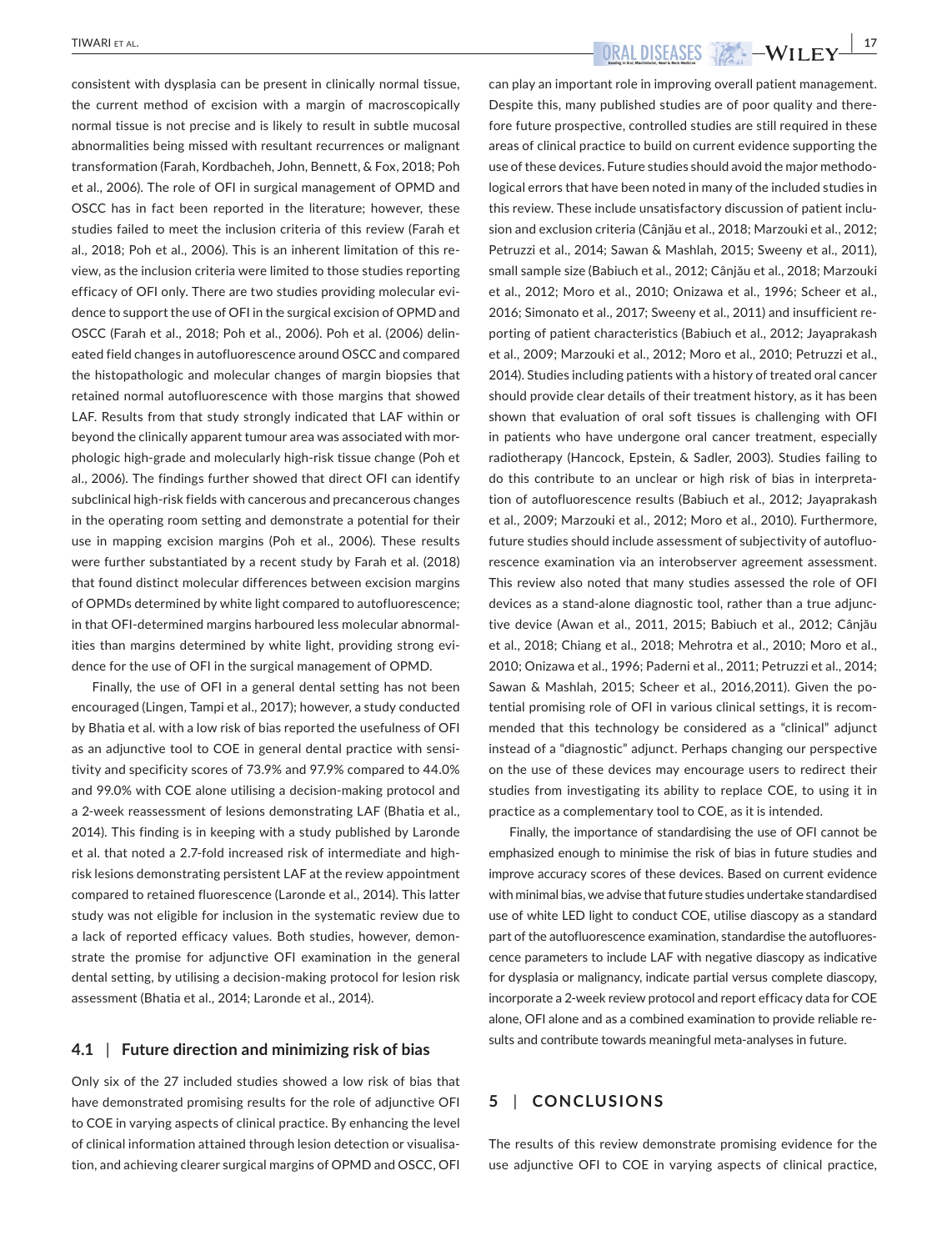**18 TIWARI ET AL.** TIWARI ET AL.

contributing to the overall improvement in patient management. We suggest a change in perspective concerning this tool that it be regarded as a clinical adjunct rather than specifically a diagnostic adjunct. This review has highlighted the significant lack of stand‐ ardisation of the use of OFI devices with regard to technique and interpretation of findings. As a means to improve overall accuracy of these devices, as well as to provide future meaningful data for meta‐analyses, standardisation of the use of these devices is of great importance.

## **CONFLICT OF INTEREST**

Author CSF is senior or lead author on several papers highlighted in this systematic review. He has undertaken multiple laboratory and clinical research projects on optical fluorescence imaging but declares no conflict of interest in relation to any of the devices named in this review or affiliation with their respective manufacturer.

## **AUTHOR CONTRIBUTIONS**

Dr Lalima Tiwari designed the study, analysed the data and drafted the manuscript. Dr Omar Kujan designed the study, analysed the data and refined the manuscript. Professor Camile S. Farah de‐ signed the study and refined the data analysis and manuscript production.

#### **ORCID**

*Lalima Tiwar[i](https://orcid.org/0000-0001-5305-2953)* <https://orcid.org/0000-0001-5305-2953> *Omar Kujan* <https://orcid.org/0000-0002-5951-8280> *Camile S. Fara[h](https://orcid.org/0000-0002-1642-6204)* <https://orcid.org/0000-0002-1642-6204>

#### **REFERENCES**

- Amirchaghmaghi, M., Mohtasham, N., Delavarian, Z., Shakeri, M. T., Hatami, M., & Mosannen Mozafari, P. (2018). The diagnostic value of the native fluorescence visualization device for early detection of premalignant/malignant lesions of the oral cavity. *Photodiagnosis and Photodynamic Therapy*, *21*, 19–27. [https://doi.org/10.1016/j.](https://doi.org/10.1016/j.pdpdt.2017.10.019) [pdpdt.2017.10.019](https://doi.org/10.1016/j.pdpdt.2017.10.019)
- Awan, K., Morgan, P. R., & Warnakulasuriya, S. (2011). Evaluation of an autofluorescence based imaging system (VELscope $^{TM}$ ) in the detection of oral potentially malignant disorders and benign ker‐ atoses. *Oral Oncology*, *47*(4), 274–277. [https://doi.org/10.1016/j.](https://doi.org/10.1016/j.oraloncology.2011.02.001) [oraloncology.2011.02.001](https://doi.org/10.1016/j.oraloncology.2011.02.001)
- Awan, K., Morgan, P. R., & Warnakulasuriya, S. (2015). Assessing the ac‐ curacy of autofluorescence, chemiluminescence and toluidine blue as diagnostic tools for oral potentially malignant disorders‐a clinico‐ pathological evaluation. *Clinical Oral Investigations*, *19*(9), 2267–2272. <https://doi.org/10.1007/s00784-015-1457-9>
- Awan, K. H., & Patil, S. (2015). Efficacy of autofluorescence imaging as an adjunctive technique for examination and detection of oral potentially malignant disorders: A systematic Review. *The Journal of Contemporary Dental Practice*, *16*(9), 744–749. [https://doi.](https://doi.org/10.5005/jp-journals-10024-1751) [org/10.5005/jp-journals-10024-1751](https://doi.org/10.5005/jp-journals-10024-1751)
- Babiuch, K., Chomyszyn‐Gajewska, M., & Wyszyńska‐Pawelec, G. (2012). The use of VELscope® for detection of oral poten‐ tially malignant disorders and cancers – A pilot study. *Medical and Biological Sciences*, *26*(4), 11–16. [https://doi.org/10.12775/](https://doi.org/10.12775/v10251-012-0069-8) [v10251-012-0069-8](https://doi.org/10.12775/v10251-012-0069-8)
- Betz, C. S., Stepp, H., Janda, P., Arbogast, S., Grevers, G., Baumgartner, R., & Leunig, A. (2002). A comparative study of normal inspection, autofluorescence and 5‐ALA‐induced PPIX fluorescence for oral cancer diagnosis. *International Journal of Cancer*, *97*(2), 245–252. <https://doi.org/10.1002/ijc.1596>
- Bhatia, N., Lalla, Y., Vu, A. N., & Farah, C. S. (2013). Advances in optical adjunctive aids for visualisation and detection of oral malignant and potentially malignant lesions. *International Journal of Dentistry*, *2013*, 1–17, <https://doi.org/10.1155/2013/194029>
- Bhatia, N., Matias, M. A. T., & Farah, C. S. (2014). Assessment of a decision making protocol to improve the efficacy of VELscope™ in general dental practice: A prospective evaluation. *Oral Oncology*, *50*(10), 1012–1019. [https://doi.org/10.1016/j.](https://doi.org/10.1016/j.oraloncology.2014.07.002) [oraloncology.2014.07.002](https://doi.org/10.1016/j.oraloncology.2014.07.002)
- Cânjău, S., Todea, D. C. M., Sinescu, C., Pricop, M. O., & Duma, V. F. (2018). Fluorescence influence on screening decisions for oral malig‐ nant lesions. *Romanian Journal of Morphology and Embryology*, *59*(1), 203–209.
- Chiang, T.‐E., Lin, Y.‐C., Li, Y.‐H., Wu, C.‐T., Kuo, C.‐S., & Chen, Y.‐W. (2018). Comparative evaluation of autofluorescence imaging and histopathological investigation for oral potentially malignant disor‐ ders in Taiwan. *Clinical Oral Investigations*. [https://doi.org/10.1007/](https://doi.org/10.1007/s00784-018-2691-8) [s00784-018-2691-8](https://doi.org/10.1007/s00784-018-2691-8).
- Epstein, J. B., Güneri, P., Boyacioglu, H., & Abt, E. (2012). The limitations of the clinical oral examination in detecting dysplastic oral lesions and oral squamous cell carcinoma. *Journal of the American Dental Association*, *143*(12), 1332–1342. [https://doi.org/10.14219/jada.](https://doi.org/10.14219/jada.archive.2012.0096) [archive.2012.0096](https://doi.org/10.14219/jada.archive.2012.0096)
- Farah, C. S., Kordbacheh, F., John, K., Bennett, N., & Fox, S. A. (2018). Molecular classification of autofluorescence excision margins in oral potentially malignant disorders. *Oral Diseases*, *24*(5), 732–740. <https://doi.org/10.1111/odi.12818>
- Farah, C. S., McIntosh, L., Georgiou, A., & McCullough, M. J. (2012). Efficacy of tissue autofluorescence imaging (VELScope) in the vi‐ sualization of oral mucosal lesions. *Head and Neck*, *34*(6), 856–862. <https://doi.org/10.1002/hed.21834>
- Farah, C. S., Woo, S., Zain, R. B., Sklavounou, A., McCullough, M. J., & Lingen, M. (2014). Oral cancer and oral potentially malignant disorders. *International Journal of Dentistry*, *2014*, [https://doi.](https://doi.org/10.1155/2014/853479) [org/10.1155/2014/853479](https://doi.org/10.1155/2014/853479)
- Hancock, P. J., Epstein, J. B., & Sadler, G. R. (2003). Oral and dental management related to radiation therapy for head and neck cancer. *Journal of the Canadian Dental Association*, *69*(9), 585–590.
- Hanken, H., Kraatz, J., Smeets, R., Heiland, M., Blessmann, M., Eichhorn, W., … Rana, M. (2013). The detection of oral pre‐ malignant lesions with an autofluorescence based imaging system (VELscopeTM) – A single blinded clinical evaluation. *Head and Face Medicine*, *9*, 23. <https://doi.org/10.1186/1746-160X-9-23>
- Jayaprakash, V., Sullivan, M., Merzianu, M., Rigual, N. R., Loree, T. R., Popat, S. R., … Reid, M. E. (2009). Autofluorescence‐Guided surveil‐ lance for oral cancer. *Cancer Prevention Research*, *2*(11), 966–974. <https://doi.org/10.1158/1940-6207.CAPR-09-0062>
- Koch, F., Kaemmerer, P., Biesterfeld, S., Kunkel, M., & Wagner, W. (2011). Effectiveness of autofluorescence to identify suspicious oral le‐ sions‐a prospective, blinded clinical trial. *Clinical Oral Investigations*, *15*(6), 975–982. <https://doi.org/10.1007/s00784-010-0455-1>
- Kordbacheh, F., Bhatia, N., & Farah, C. S. (2016). Patterns of differentially expressed genes in oral mucosal lesions visualised under autofluo‐ rescence (VELscopeTM ). *Oral Diseases*, *22*(4), 285–296. [https://doi.](https://doi.org/10.1111/odi.12438) [org/10.1111/odi.12438](https://doi.org/10.1111/odi.12438)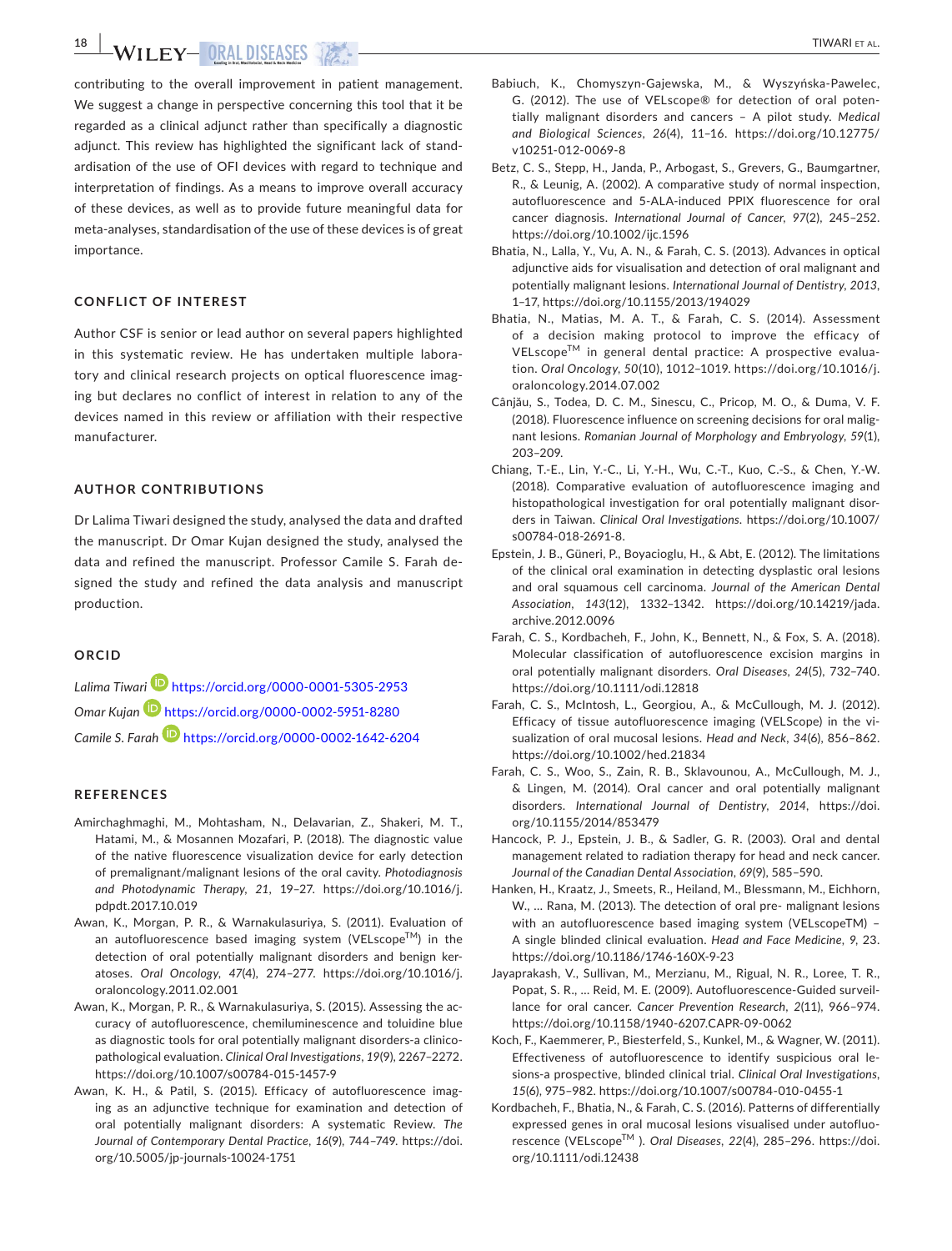- Lalla, Y., Matias, M. A. T., & Farah, C. S. (2015). Oral mucosal disease in an Australian urban Indigenous community using autofluorescence im‐ aging and reflectance spectroscopy. *Australian Dental Journal*, *60*(2), 216–224.<https://doi.org/10.1111/adj.12320>
- Lalla, Y., Matias, M. A. T., & Farah, C. S. (2016). Assessment of oral muco‐ sal lesions with autofluorescence imaging and reflectance spectroscopy. *The Journal of the American Dental Association*, *147*(8), 650–660. <https://doi.org/10.1016/j.adaj.2016.03.013>
- Lane, P. M., Gilhuly, T., Whitehead, P., Zeng, H., Poh, C. F., Ng, S., … MacAulay, C. E. (2006). Simple device for the direct visualization of oral‐cavity tissue fluorescence. *Journal of Biomedical Optics*, *11*(2), 024006.<https://doi.org/10.1117/1.2193157>
- Laronde, D. M., Williams, P. M., Hislop, T. G., Poh, C., Ng, S., Bajdik, C., … Rosin, M. P. (2014). Influence of fluorescence on screening deci‐ sions for oral mucosal lesions in community dental practices. *Journal of Oral Pathology & Medicine*, *43*(1), 7–13. [https://doi.org/10.1111/](https://doi.org/10.1111/jop.12090) [jop.12090](https://doi.org/10.1111/jop.12090)
- Liberati, A., Altman, D. G., Tetzlaff, J., Mulrow, C., Gotzsche, P. C., Ioannidis, J. P. A., … Moher, D. (2009). The PRISMA statement for re‐ porting systematic reviews and meta‐analyses of studies that evalu‐ ate healthcare interventions: Explanation and elaboration. *BMJ*, *339*, b2700.<https://doi.org/10.1136/bmj.b2700>
- Lingen, M. W., Abt, E., Agrawal, N., Chaturvedi, A. K., Cohen, E., D'Souza, G., … Carrasco‐Labra, A. (2017). Evidence‐based clinical practice guideline for the evaluation of potentially malignant disorders in the oral cavity. *The Journal of the American Dental Association*, *148*(10), 712–727.e10. <https://doi.org/10.1016/j.adaj.2017.07.032>
- Lingen, M. W., Kalmar, J. R., Karrison, T., & Speight, P. M. (2008). Critical evaluation of diagnostic aids for the detection of oral cancer. *Oral Oncology*, *44*(1), 10–22. [https://doi.org/10.1016/j.](https://doi.org/10.1016/j.oraloncology.2007.06.011) [oraloncology.2007.06.011](https://doi.org/10.1016/j.oraloncology.2007.06.011)
- Lingen, M. W., Tampi, M. P., Urquhart, O., Abt, E., Agrawal, N., Chaturvedi, A. K., ... Carrasco-Labra, A. (2017). Adjuncts for the evaluation of potentially malignant disorders in the oral cavity: Diagnostic test accu‐ racy systematic review and meta‐analysis—A report of the American Dental Association. *The Journal of the American Dental Association*, *148*(11), 797–813.e52. <https://doi.org/10.1016/j.adaj.2017.08.045>
- Lodi, G., Warnakulasuriya, S., Varoni, E., Sardella, A., Kerr, A., Carassi, A., Worthington, H. (2016). Interventions for treating oral leukoplakia to prevent oral cancer. *Cochrane Database of Systematic Reviews*, *7*, CD001829. <https://doi.org/10.1002/14651858.CD001829.pub4>
- Luo, X., Xu, H., He, M., Han, Q. I., Wang, H., Sun, C., … Chen, Q. (2016). Accuracy of autofluorescence in diagnosing oral squamous cell carci‐ noma and oral potentially malignant disorders: A comparative study with aero‐digestive lesions. *Scientific Reports*, *6*, 29943. [https://doi.](https://doi.org/10.1038/srep29943) [org/10.1038/srep29943](https://doi.org/10.1038/srep29943)
- Macey, R., Walsh, T., Brocklehurst, P., Kerr, A. R., Liu, J. L. Y., Lingen, M. W., … Scully, C. (2015). Diagnostic tests for oral cancer and po‐ tentially malignant disorders in patients presenting with clinically evident lesions. *The Cochrane Database of Systematic Reviews*, *5*, CD010276.<https://doi.org/10.1002/14651858.CD010276.pub2>
- Marzouki, H. Z., Tuong Vi Vu, T., Ywakim, R., Chauvin, P., Hanley, J., & Kost, K. M. (2012). Use of fluorescent light in detecting malignant and premalignant lesions in the oral cavity: A prospective, single‐ blind study. *Journal of Otolaryngology – Head a Neck Surgery*, *41*(3), 164–168.
- McCullough, M., Prasad, G., & Farah, C. S. (2010). Oral mucosal malig‐ nancy and potentially malignant lesions: An update on the epidemiol‐ ogy, risk factors, diagnosis and management. *Australian Dental Journal*, *55*, 61–65. <https://doi.org/10.1111/j.1834-7819.2010.01200.x>
- McIntosh, L., McCullough, M. J., & Farah, C. S. (2009). The assessment of diffused light illumination and acetic acid rinse (Microlux/DL<sup>IM</sup>) in the visualisation of oral mucosal lesions. *Oral Oncology*, *45*(12), e227–e231. <https://doi.org/10.1016/j.oraloncology.2009.08.001>
- Mehanna, H. M., Rattay, T., Smith, J., & McConkey, C. C. (2009). Treatment and follow‐up of oral dysplasia – A systematic review and meta‐analysis. *Head and Neck*, *31*(12), 1600–1609. [https://doi.](https://doi.org/10.1002/hed.21131) [org/10.1002/hed.21131](https://doi.org/10.1002/hed.21131)
- Mehrotra, R., Singh, M., Thomas, S., Nair, P., Pandya, S., Nigam, N. S., & Shukla, P. (2010). A cross‐sectional study evaluating chemilumines‐ cence and autofluorescence in the detection of clinically innocuous precancerous and cancerous oral lesions. *The Journal of the American Dental Association*, *141*(2), 151–156. [https://doi.org/10.14219/jada.](https://doi.org/10.14219/jada.archive.2010.0132) [archive.2010.0132](https://doi.org/10.14219/jada.archive.2010.0132)
- Moro, A., Nardo, F. D., Boniello, R., Marianetti, T. M., Cervelli, D., Gasparini, G., & Pelo, S. (2010). Autofluorescence and early detec‐ tion of mucosal lesions in patients at risk for oral cancer. *Journal of Craniofacial Surgery*, *21*(6), 1899–1903. [https://doi.org/10.1097/](https://doi.org/10.1097/SCS.0b013e3181f4afb4) [SCS.0b013e3181f4afb4](https://doi.org/10.1097/SCS.0b013e3181f4afb4)
- Onizawa, K., Saginoya, H., Furuya, Y., & Yoshida, H. (1996). Fluorescence photography as a diagnostic method for oral cancer. *Cancer Letters*, *108*(1), 61–66. [https://doi.org/10.1016/S0304-3835\(96\)04388-1](https://doi.org/10.1016/S0304-3835(96)04388-1)
- Paderni, C., Compilato, D., Carinci, F., Nardi, G., Rodolico, V., Lo Muzio, L., … Campisi, G. (2011). Direct visualization of oral‐cavity tissue fluorescence as novel aid for early oral cancer diagnosis and po‐ tentially malignant disorders monitoring. *International Journal of Immunopathology and Pharmacology*, *24*(2\_suppl), 121–128. [https://](https://doi.org/10.1177/03946320110240S221) [doi.org/10.1177/03946320110240S221](https://doi.org/10.1177/03946320110240S221)
- Petruzzi, M., Lucchese, A., Nardi, G. M., Lauritano, D., Favia, G., Serpico, R., & Grassi, F. R. (2014). Evaluation of autofluorescence and tolu‐ idine blue in the differentiation of oral dysplastic and neoplastic lesions from non dysplastic and neoplastic lesions: A cross-sectional study. *Journal of Biomedical Optics*, *19*(7), 076003. [https://doi.](https://doi.org/10.1117/1.JBO.19.7.076003) [org/10.1117/1.JBO.19.7.076003](https://doi.org/10.1117/1.JBO.19.7.076003)
- Poh, C. F., Zhang, L., Anderson, D. W., Durham, J. S., Williams, P. M., Priddy, R. W., … Rosin, M. P. (2006). Fluorescence visualization detection of field alterations in tumor margins of oral cancer pa‐ tients. *Clinical Cancer Research*, *12*(22), 6716–6722. [https://doi.](https://doi.org/10.1158/1078-0432.CCR-06-1317) [org/10.1158/1078-0432.CCR-06-1317](https://doi.org/10.1158/1078-0432.CCR-06-1317)
- Rana, M., Zapf, A., Kuehle, M., Gellrich, N.‐C., & Eckardt, A. M. (2012). Clinical evaluation of an autofluorescence diagnostic device for oral cancer detection: A prospective randomized diagnostic study. *European Journal of Cancer Prevention*, *21*(5), 460–466. [https://doi.](https://doi.org/10.1097/CEJ.0b013e32834fdb6d) [org/10.1097/CEJ.0b013e32834fdb6d](https://doi.org/10.1097/CEJ.0b013e32834fdb6d)
- Sawan, D., & Mashlah, A. (2015). Evaluation of premalignant and malig‐ nant lesions by fluorescent light (VELscope). *Journal of International Society of Preventive and Community Dentistry*, *5*(3), 248–324.
- Scheer, M., Fuss, J., Derman, M. A., Kreppel, M., Neugebauer, J., Rothamel, D., … Zoeller, J. E. (2016). Autofluorescence imaging in recurrent oral squamous cell carcinoma. *Oral & Maxillofacial Surgery*, *20*(1), 27–33. <https://doi.org/10.1007/s10006-015-0520-7>
- Scheer, M., Neugebauer, J., Derman, A., Fuss, J., Drebber, U., & Zoeller, J. E. (2011). Autofluorescence imaging of potentially malignant mucosa lesions. *Oral Surgery, Oral Medicine, Oral Pathology, Oral Radiology, and Endodontology*, *111*(5), 568–577. [https://doi.org/10.1016/j.](https://doi.org/10.1016/j.tripleo.2010.12.010) [tripleo.2010.12.010](https://doi.org/10.1016/j.tripleo.2010.12.010)
- Shield, K. D., Ferlay, J., Jemal, A., Sankaranarayanan, R., Chaturvedi, A. K., Bray, F., & Soerjomataram, I. (2017). The global incidence of lip, oral cavity, and pharyngeal cancers by subsite in 2012. *CA: A Cancer Journal for Clinicians*, *67*(1), 51–64. [https://doi.org/10.3322/](https://doi.org/10.3322/caac.21384) [caac.21384](https://doi.org/10.3322/caac.21384).
- Simonato, L. E., Tomo, S., Miyahara, G. I., Navarro, R. S., & Villaverde, A. G. J. B. (2017). Fluorescence visualization efficacy for detecting oral lesions more prone to be dysplastic and potentially malignant disor‐ ders: A pilot study. *Photodiagnosis and Photodynamic Therapy*, *17*, 1–4. <https://doi.org/10.1016/j.pdpdt.2016.10.010>
- Speight, P. M., Khurram, S. A., & Kujan, O. (2018). Oral potentially malig‐ nant disorders: Risk of progression to malignancy. *Oral Surgery, Oral*